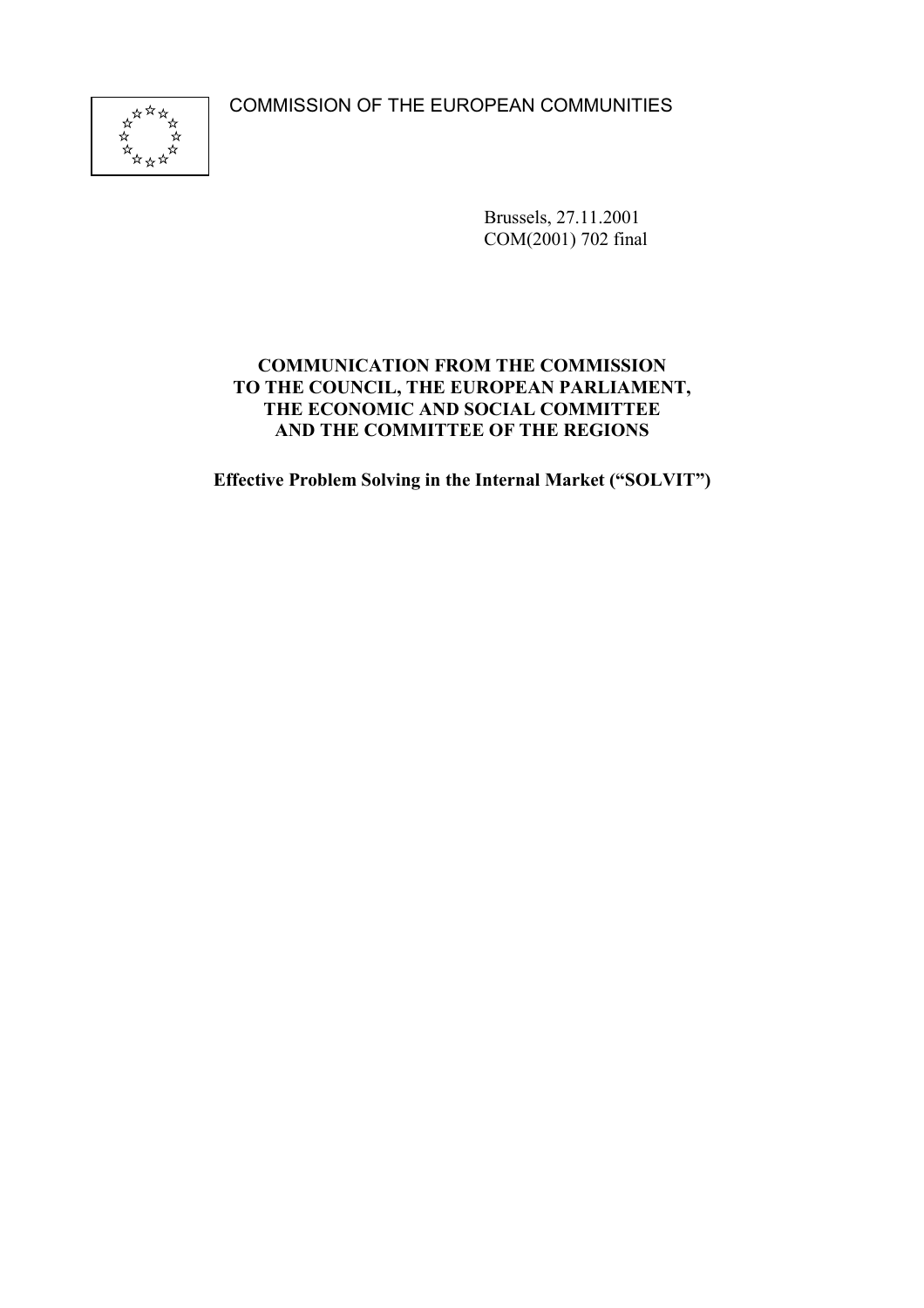#### **Executive Summary**

The SOLVIT Network has been set up to help citizens and businesses when they run into a problem resulting from possible misapplication of Internal Market rules by public administrations in another Member State. It builds on an existing network of Co-ordination Centres, one for each Member State, which have been established in 1997 to deal with such problem cases. This network, however, has certain shortcomings which need to be tackled.

The Communication therefore proposes four steps forward:

- To set-up an EU-wide online database by June 2002 which is user-friendly, enhances transparency and by creating peer pressure should encourage Member States to achieve better results.
- To provide clear principles for Co-ordination Centres to follow when dealing with cases within the SOLVIT network. These principles will be set out in a Commission Recommendation to which the Council is invited to commit itself.
- To promote the SOLVIT network widely once it is established. Targeted information campaigns aimed at "European intermediaries" could complement national actions.
- To undertake preventive action by seeking to remove the causes of recurring problems.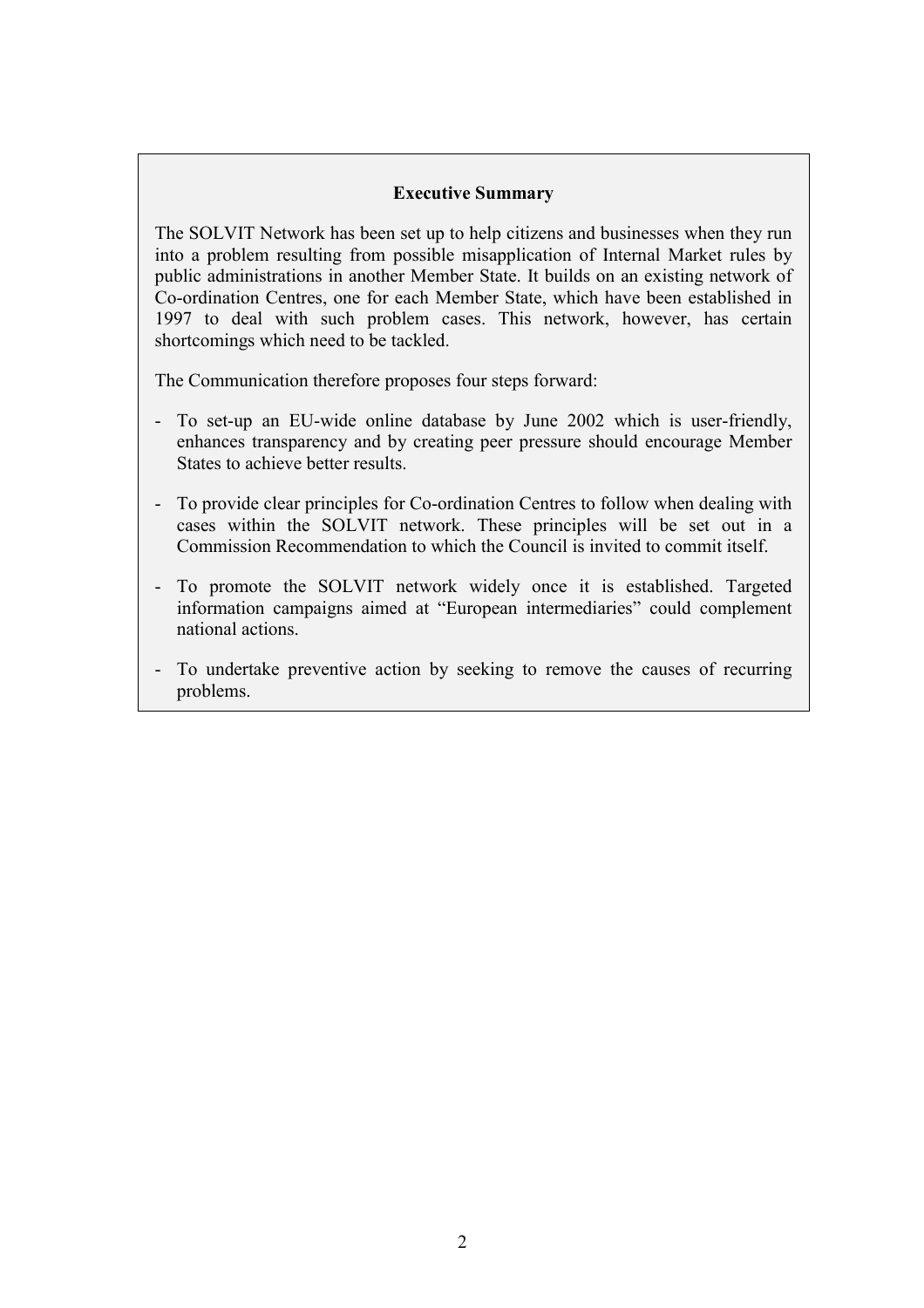#### **1. INTRODUCTION**

*The Internal Market offers many opportunities for citizens and businesses …* Every day, thousands of European citizens and businesses exploit the many exciting opportunities offered by the Internal Market. Some wish to move to another Member State, so they apply for a residence permit. They may want to work as a doctor, nurse or engineer, so they ask to have their professional qualifications recognised. Companies sell their products across the Internal Market, or set up local establishments in their main EU markets. They subsequently have to comply with conformity assessments, CE marks and other requirements. This is what the Internal Market is all about – an area where people are free to achieve their aspirations, where businesses can flourish, and where initiative is rewarded. Internal Market rules are intended to make all this possible, not to get in the way.

*…but sometimes the law is misapplied and benefits denied.* Yet, however carefully the Internal Market's legal framework is designed, there will inevitably be mistakes, misunderstandings and disagreements, if only because of the innumerable cross-border movements and transactions that take place. A local authority takes too much time in issuing a residence permit. A valid diploma is not recognised. Someone has difficulty in getting a car registered. A national authority prevents the marketing of a special type of equipment, even though the product has been approved for sale in the Member State of origin. These are some of the kinds of Internal Market problems that people can run into.

*When this happens, speedy redress needs to be available.* Resolving such practical problems is critical to the credibility of the Internal Market in the eyes of citizens and economic operators, particularly small and medium-sized businesses. We know from experience, however, that resolving problems can take a long time: sometimes many months or even several years. Indeed, some problems never get resolved. Faced with long delays or not knowing where to go, many people do not bother to complain in the first place, or simply give up. This prevents a lot of people from doing what they are entitled to by Community law. When this happens, confidence in the European Union is eroded.

*Court cases often take years to resolve.* In some cases, legal action to enforce one's rights is necessary: it interprets the law, sets important precedents, and serves as a deterrent to future wrongdoing. It falls to the Commission to ensure full respect of Community law by Member States, particularly in cases of non-transposition of Community provisions and when national law is believed to be incompatible with Community law. But it can take years to resolve disputes<sup>1</sup>, which is often too long for the original complainant to benefit. When problems stem from misapplication of the law, however, one should be able to find redress quickly and without legal action.

 $\overline{a}$ 

See Single Market Scoreboard of May 2001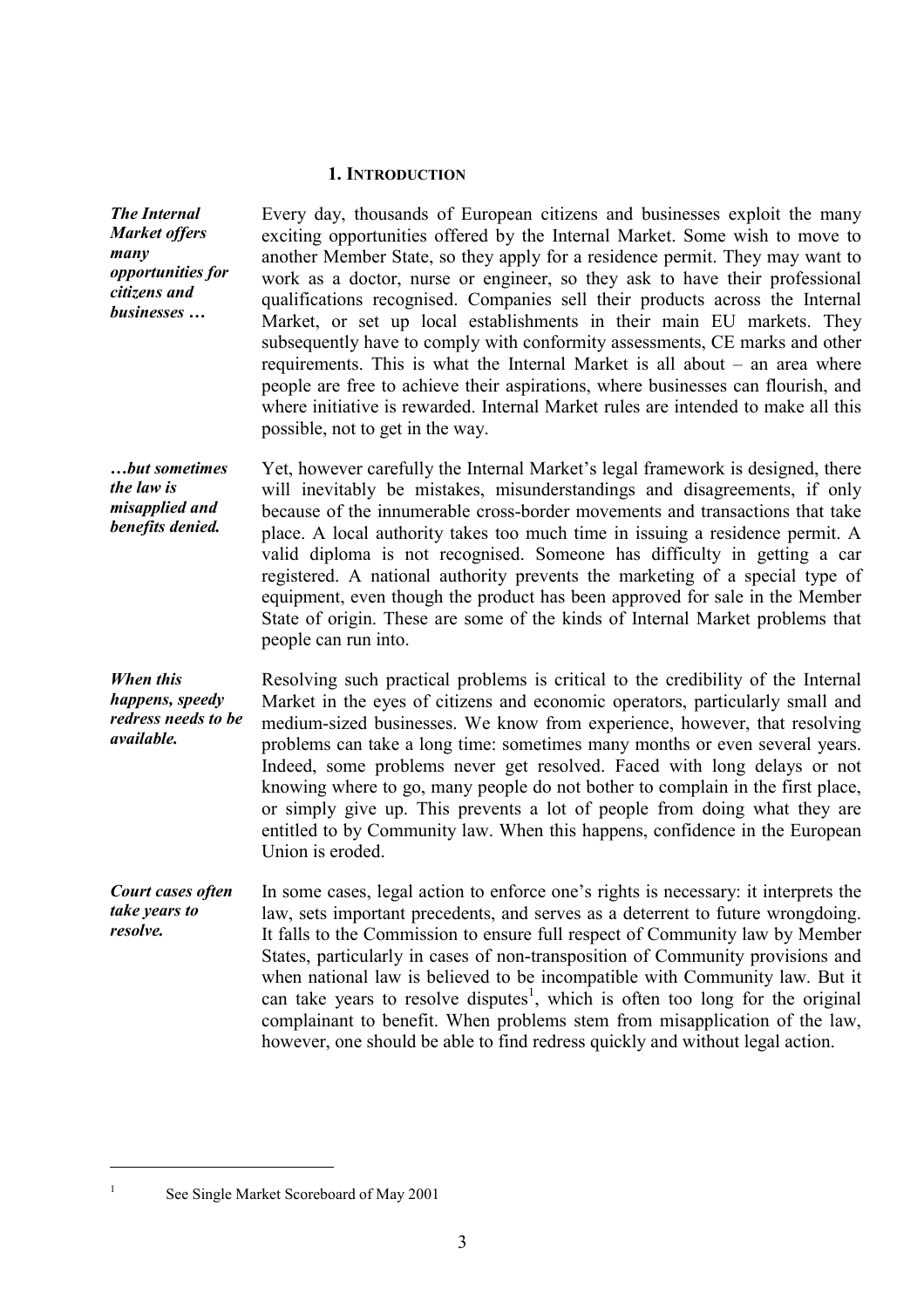*Pragmatic solutions need to be found.* Good progress has been made in fostering alternative dispute resolution (ADR), which involve the intervention of a neutral third party, in order to enhance consumer confidence in the private sector. $^2$  ADR can save time and money and generate less ill will than legal action. For example,  $FIN-NET<sup>3</sup>$  enables aggrieved consumers to obtain speedy resolution of problems resulting from the purchase of a cross-border financial service. The European Extra-Judicial Network<sup>4</sup> for resolving consumer disputes is another example. Progress is also well underway in establishing online  $\text{ADR}^5$ . While these mechanisms focus primarily on consumer-to-business (or C2B) transactions, this Communication deals with citizens' or businesses' problems deriving from a misapplication of Internal Market rules<sup>6</sup> by public administrations (or C2A and B2A). In most cases, such problems are caused by ignorance or a simple administrative oversight.

*A one-stop shop for cross-border problems* The world looks different through the eyes of a citizen or business than through the eyes of the public sector. When citizens have a problem in the Internal Market, whether it relates to a bad experience when buying goods across borders or when trying to exercise their civil liberties, they do not wish to wander around looking for a helping hand. They want one door to knock on: A one-stop access to clear information about their rights, advice and a remedy. The same is true for business.

*Different mechanisms to assist citizens and businesses must also be better coordinated.* Much progress has been made to provide information to citizens and businesses about their rights and help if they have a problem.<sup>7</sup> The Dialogue with Citizens and Business provides a wealth of useful information and its Citizens Signpost Service, soon to be re-launched, provides personalised advice and assistance on how to resolve practical difficulties. The other initiatives set out in Figure 1 are also key elements of the service to citizens and business. Nonetheless, it is clear that further work is needed to integrate these existing initiatives so that Europeans have access to a seamless service. As part of the e-Commission initiative, ${}^{8}$  the use of portal sites will enable citizens and businesses users to access all information, advice and problem solving services easily as from early next year, without the need for familiarity with EU administrative structures. Also starting early next year the Commission will bring together those responsible for information, advice and problem solving services with a view to exchanging information and developing a strategy to achieve coherence between them.

 $\overline{a}$ 

<sup>&</sup>lt;sup>2</sup><br>
<sup>3</sup><br>
See http://europa.eu.int/comm/internal\_market/en/finances/consumer/adr.htm<br>
SEC(2000)405and

http://europa.eu.int/comm/consumers/policy/developments/acce\_just/acce\_just07\_workdoc\_en.pdf<br>
<sup>5</sup> The Commission will shortly publish a Communication on Promoting Online Dispute Resolution (ODR) services in the Information Society. More details on ODR activities can be found at http://econfidence.jrc.it<br>Internal Market rules concern provisions governing the functioning of the Internal Market in the meaning

of Article 14 (2) EC Treaty.<br>
<sup>7</sup> See information in Annex 1 - including Internet addresses<br>
<sup>8</sup> See SEC(2001)924 and <u>http://www.cc.cec/di/e-commission/docs/sec\_20</u>01\_0924\_en.pdf. and the

 $Commonimization$  "Towards the e-Commission – EUROPA  $2<sup>nd</sup>$  Generation" available under: http://www.europa.eu.int/comm/dgs/press\_communication/pdf/e2g\_en.pdf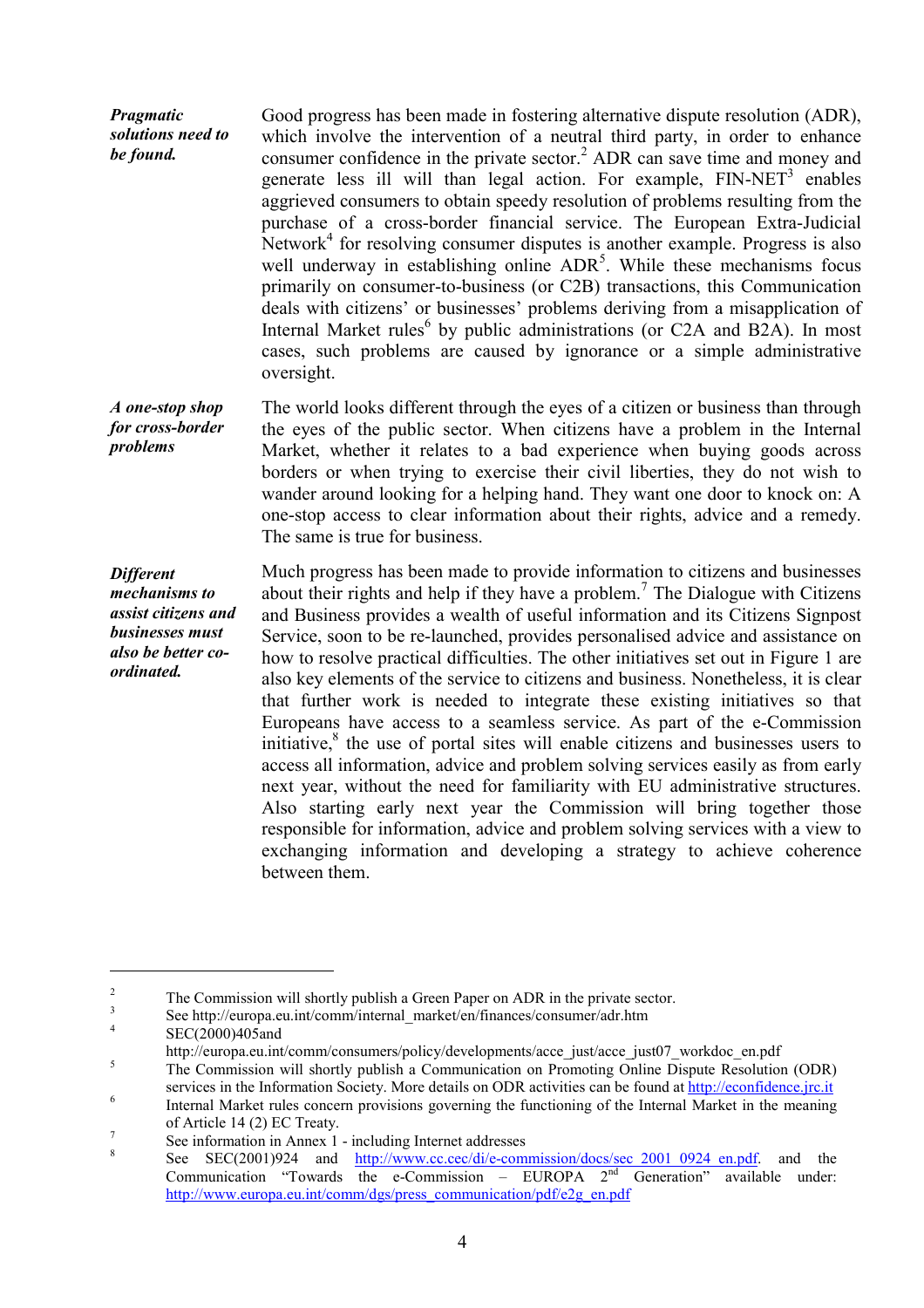| Figure 1: Different needs require different responses |                                                                                                                                                                                                                                                                        |  |  |  |  |  |  |  |
|-------------------------------------------------------|------------------------------------------------------------------------------------------------------------------------------------------------------------------------------------------------------------------------------------------------------------------------|--|--|--|--|--|--|--|
| <b>Need</b>                                           | <b>Response</b>                                                                                                                                                                                                                                                        |  |  |  |  |  |  |  |
| Request for<br>information/advice                     | <b>First-line support mechanisms</b><br><b>▲ Citizens and Business Dialogue, including Citizens</b><br>Signpost Service<br>$\triangle$ Euro Info Centres (EICs)<br>$\triangle$ Euroguichets<br><b>Europe Direct Telephone Service</b><br><b>▲ Chambers of Commerce</b> |  |  |  |  |  |  |  |
| Misapplication                                        | ADRs<br>$\triangle$ C2B = private sector $\triangle$ B2A/C2A = public sector<br>$\triangle$ e.g. FIN-NET, EEJ-Net $\triangle$ e.g. SOLVIT                                                                                                                              |  |  |  |  |  |  |  |
| <b>Breaches</b><br>of law                             | <b>Legal proceedings</b><br>▲ National Courts<br><b>▲ Commission infringement procedure</b>                                                                                                                                                                            |  |  |  |  |  |  |  |

#### **2. A PARTNERSHIP TO SERVE OUR CITIZENS AND BUSINESSES**

*The Governance White Paper reminds Member States of their responsibility to apply Community law correctly.*

 $\overline{a}$ 

When problems arise in the day-to-day application of Internal Market rules, it falls to the Member States who are primarily responsible for their correct enforcement and application to set them straight. The recent White Paper on European Governance<sup>9</sup> highlighted the importance of the correct application of Community law. It is helpful to recall that the subsidiarity principle is not only about taking decisions at the appropriate level, but also requires Member States to co-operate fully in achieving objectives agreed at Community level. Making a success of the Internal Market requires a partnership between the Member States, Community institutions, civil society and individual citizens and businesses. Nobody can do it alone.

*An administrative network was set up to tackle crossborder problems.* As part of the 1997 Internal Market Action Plan, Member States set up a network of Internal Market Co-ordination Centres and Contact Points<sup>10</sup> within their administrations. Each Member State has one Co-ordination Centre, which has the task of ensuring the necessary follow up to problem cases through its counterpart in another Member State. The Contact Points' role is to serve as an interface between a national administration and individuals when they encounter problems in the exercise of Internal Market rights and which result from incorrect application of Community legislation. The objective is to resolve as many of these problems as pragmatically as possible.

http://europa.eu.int/comm/internal\_market/en/cpoints.index.htm

<sup>&</sup>lt;sup>9</sup> COM(2001) 428 of 25 July 2001 and http://europa.eu.int/eur-lex/en/com/cnc/2001/com2001\_0428en01.pdf<br><sup>10</sup> The addresses of Co-ordination Centres and Contact Points for citizens and business are published on the Internet: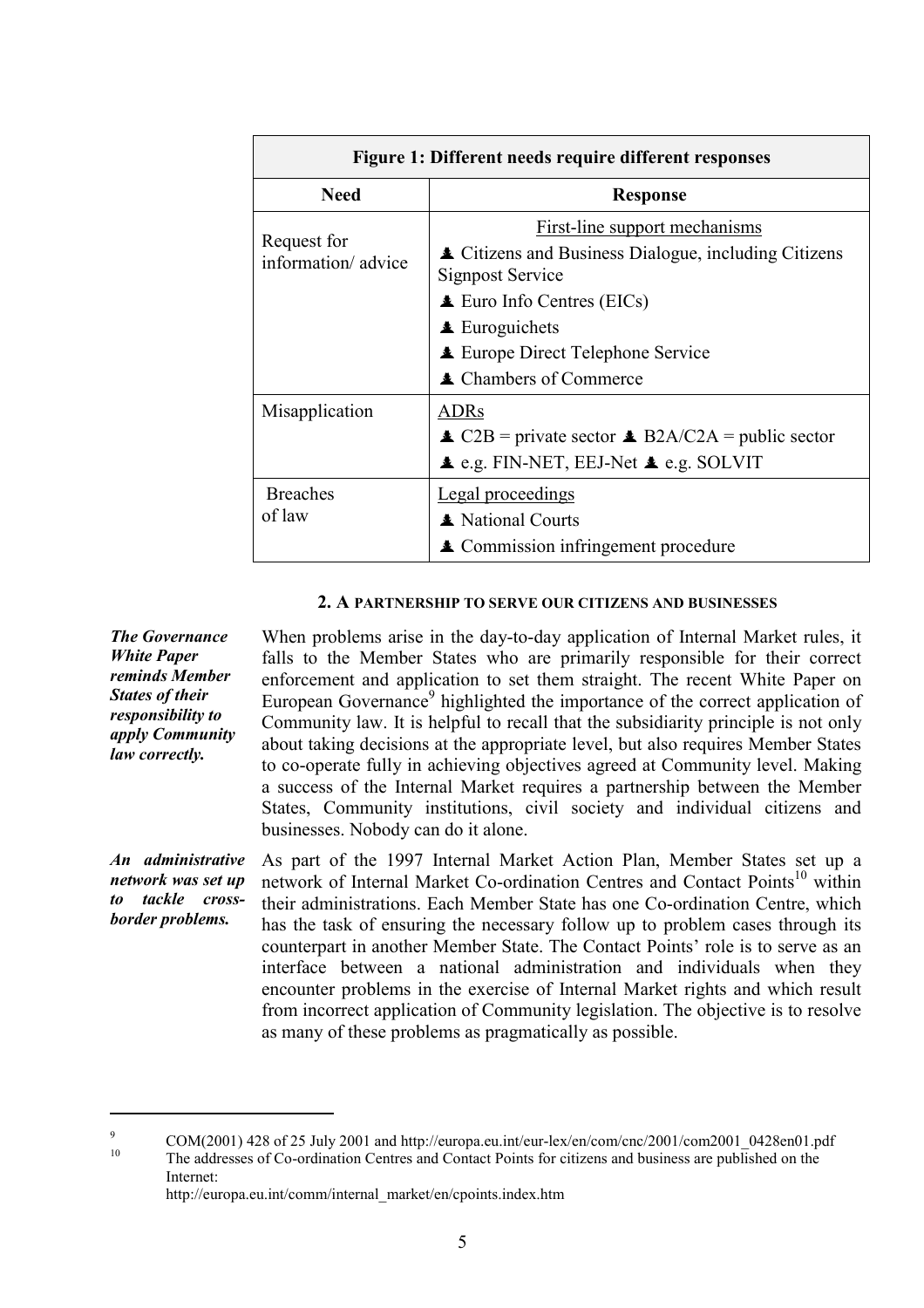*The network has significant potential which, as yet, goes untapped.*

 $\overline{a}$ 

The network has now been in operation for three years. In close co-operation with the Internal Market Advisory Committee, the Commission has evaluated its impact and concluded that it is not yet an effective enough mechanism for problem solving. Despite some successes (see examples in Figure 2), which is testimony to its considerable potential, the network has dealt with only a very limited number of cases: about 250 to 300 per year. In a Union of more than 370 million citizens and over 18 million companies, this is no more than the tip of the iceberg. The Commission believes that if the network was more responsive and more widely known, it could deal with perhaps ten times the present number of cases.

|  |  | Figure 2: There have been successful cases: |  |
|--|--|---------------------------------------------|--|
|  |  |                                             |  |

A Dutch company shipping timber to the United Kingdom was subjected to a customs check at the UK docks. It complained to its national Internal Market Contact Point asking whether the UK authorities were entitled to make a charge for such an inspection. Following bilateral contacts, the customs authorities in the UK withdrew the measure and refunded the fee paid by the Dutch company.

A French citizen ran into difficulties in getting his diploma as a medical doctor recognised by the Spanish authorities. After the intervention of the Coordination Centres of the two countries, his diploma was recognised and he was able to start practising as a doctor in Spain.

*Too few cases are resolved within a reasonable time.* On the whole, the network of Co-ordination Centres and Contact Points is not sufficiently user-friendly: it lacks transparency; it relies too often on written (and therefore slow) means of communication; and, as there are no clear deadlines for results, it can take a long time before responses are received. Only a few Member States have invested sufficient resources in the network both in terms of staffing and publicity. Not surprisingly, awareness of the network is low amongst those for whom it is designed: our citizens and businesses $11$ . While nearly all Member States have used the network, some (e.g. the UK, Sweden) use it more frequently than others (see Figure 3). Most importantly, its success rate, as measured by the percentage of cases resolved, is disappointing. At the end of 2000, more than two thirds of cases had not yet been resolved more than 12 months after they had been opened.

<sup>&</sup>lt;sup>11</sup> See EOS Gallup Europe October 2001: Out of 8046 citizens asked, only 3% have heard about the Internal Market Contact Points.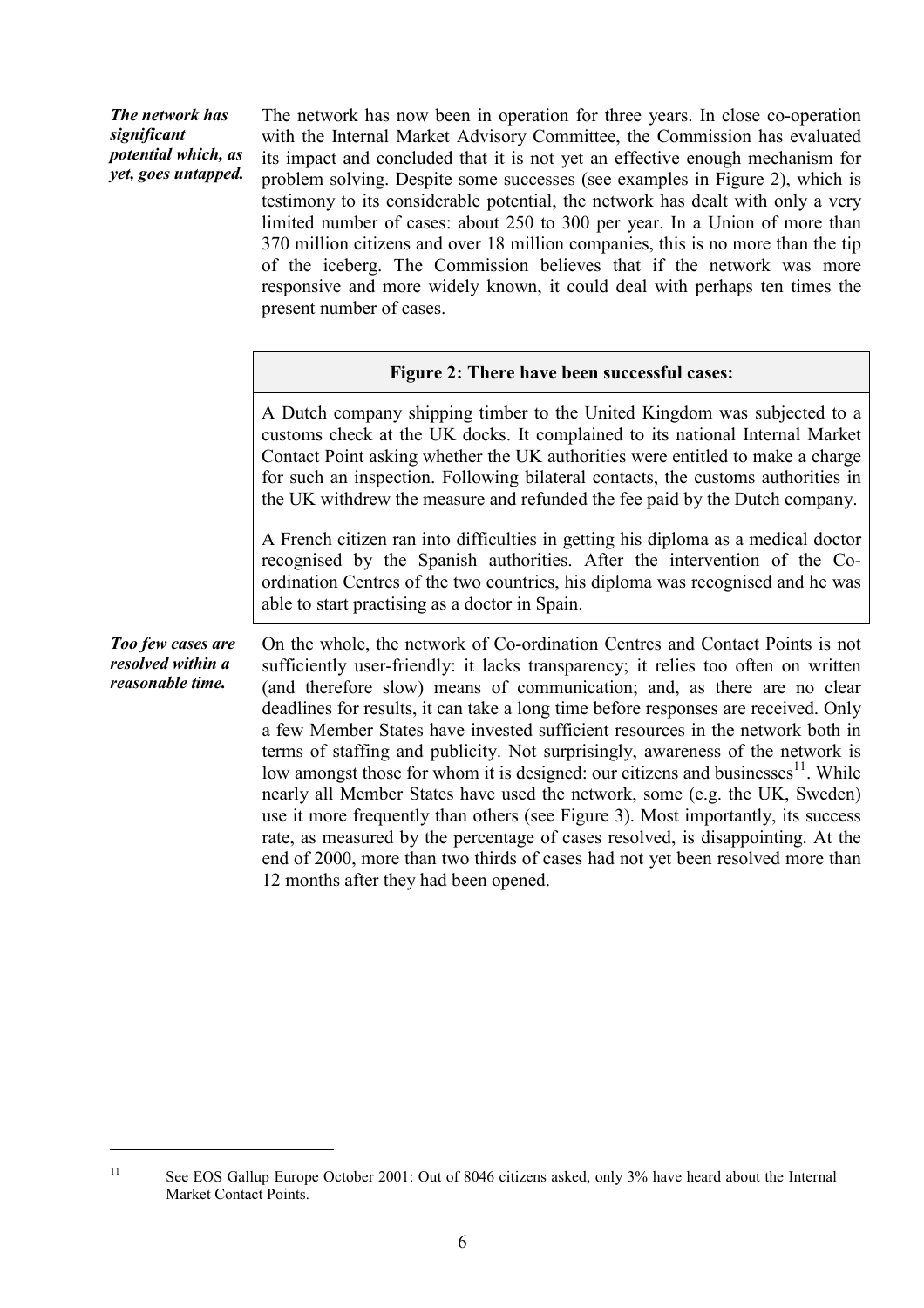**Figure 3: The network has only dealt with few cases**



**Note: number of cases per Co-ordination Centre (1999 - 2000)**

*Other Community institutions have called for changes.* It is not just the Commission's view that changes are necessary. Numerous Ministerial Council conclusions refer to the need to step up problem solving in the interest of our citizens and businesses $12$ . The European Parliament has long pressed for a more effective and efficient method of solving problems pointing to the fact that citizens and small businesses in particular still face barriers which prevent them from taking full advantage of the Internal Market. The number and nature of petitions it receives from constituents confirms this view. Further evidence of this concern was clearly voiced at the Internal Market Forum in November 2000 jointly organised by the European Parliament, the French Presidency and the Commission.<sup>13</sup>

> The Economic and Social Committee (ESC) has arrived at much the same conclusion. It specifically supported the Commission's plan pointing to the need to "provide the capability for tackling quickly and effectively the full range of problems encountered in the Internal Market".<sup>14</sup> ESC concluded that the network needs to be injected with a new dynamism and enjoy much stronger political support and visibility.

> The Committee of the Regions, including representatives of many local and regional authorities who are directly responsible for the compliance and enforcement of Internal Market rules, has called for "an interactive network (…) to ensure that (public administrations) are able to resolve individual problems quickly and without red tape – even across borders."<sup>15</sup>

*Creating a* So the pressure and support to strengthen the existing structure is there – and

 $\overline{a}$ 

<sup>12</sup> Most recently, the Internal Market Council of 31 May 2001 concluded that: "(…) concrete steps are required to strengthen the role of citizens/consumers and businesses, in particular SMEs, in shaping the regulatory framework for the internal market, e.g. by assessing the impact on consumers and SMEs, as well

as more effective means of problem solving" (point 12).<br>
See http://europa.eu.int/comm/internal\_market/en/update/imforum/forumnew.htm<br>
Opinion on the Commission's 2001 Review of the Internal Market Strategy, CES 702/2001 o <sup>15</sup> <sup>2001</sup> Opinion on the Commission's 2001 Review of the Internal Market Strategy, CoR 200/2001 Rev. 2, 14/15

November 2001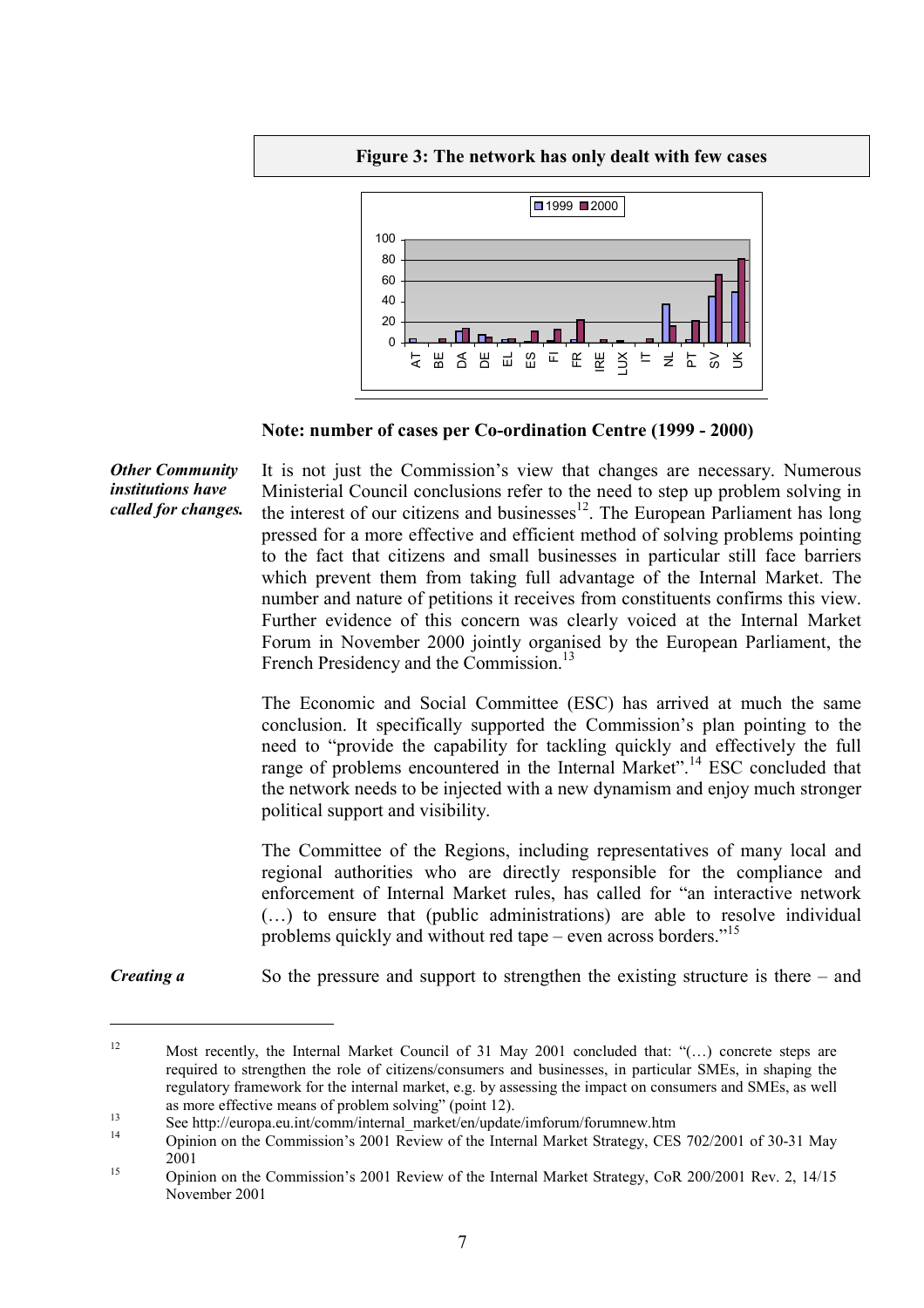*network that works for people* waiting for action. This Communication and the proposed approach rest on the premise that the limited impact of the existing network is not the fault of the Co-ordination Centres or Contact Points. But officials in Co-ordination Centres and Contact Points must be given the tools to do their jobs well. In today's environment, with an abundance of information and short reaction times, citizens and businesses have needs and expectations that the present network is currently unable to deliver. Our common goal is fundamentally to change this.

#### **3. DOING BETTER: SETTING UP "SOLVIT"**

*An integrated approach is needed.* So how can we achieve better results? The answer lies partly in improving existing structures by embracing the power of information technology, and by creating new incentives to change attitudes. The network needs to be made more visible and be more responsive to its customers. And part of it depends on shifting the focus from solving problems to seeking to prevent them and on setting goals against which we will measure progress. In other words, we need an integrated approach in which all players have a stake (see Figure 4).

*SOLVIT does not duplicate existing networks. It fills a vacuum.* The Commission presents this new approach. SOLVIT is presented as of bridging the gap between expectation and reality. Of course, SOLVIT does not have a monopoly on resolving cross-border problems. Sometimes a simple phone-call or other contact with an administration may well be sufficient to clear up a misunderstanding. There exist also specific problem solving networks, such as in customs, which can be called upon. SOLVIT is no substitute for existing methods or networks, which have proved effective. In those cases, SOLVIT should redirect cases as appropriate. The most important thing is not who resolves a problem, but that they get resolved.

|                   | Figure 4: SOLVIT will achieve |                        |                          |              |  |  |  |  |  |
|-------------------|-------------------------------|------------------------|--------------------------|--------------|--|--|--|--|--|
|                   |                               | The 4 steps            | How?                     | When?        |  |  |  |  |  |
| Performance       |                               | Achieving results      | EU-wide online database  | June<br>2002 |  |  |  |  |  |
| Partnership       | $\pmb{r}$                     | Working together       | Common principles        | June<br>2002 |  |  |  |  |  |
| <b>Promotion</b>  | $\pmb{\mathsf{r}}$            | Raising awareness      | Information campaigns    | Dec.<br>2002 |  |  |  |  |  |
| <b>Prevention</b> | $\mathbf{r}$                  | Removing the<br>causes | Trouble-shooting actions | June<br>2003 |  |  |  |  |  |

#### **STEP 1: PERFORMANCE**

**No later than June 2002, as announced in the 2001 Review of the Internal Market Strategy, the Commission will set up a Union wide database that will connect all Co-ordination Centres**. **The database will be tested in a pilot phase running from January until May 2002.**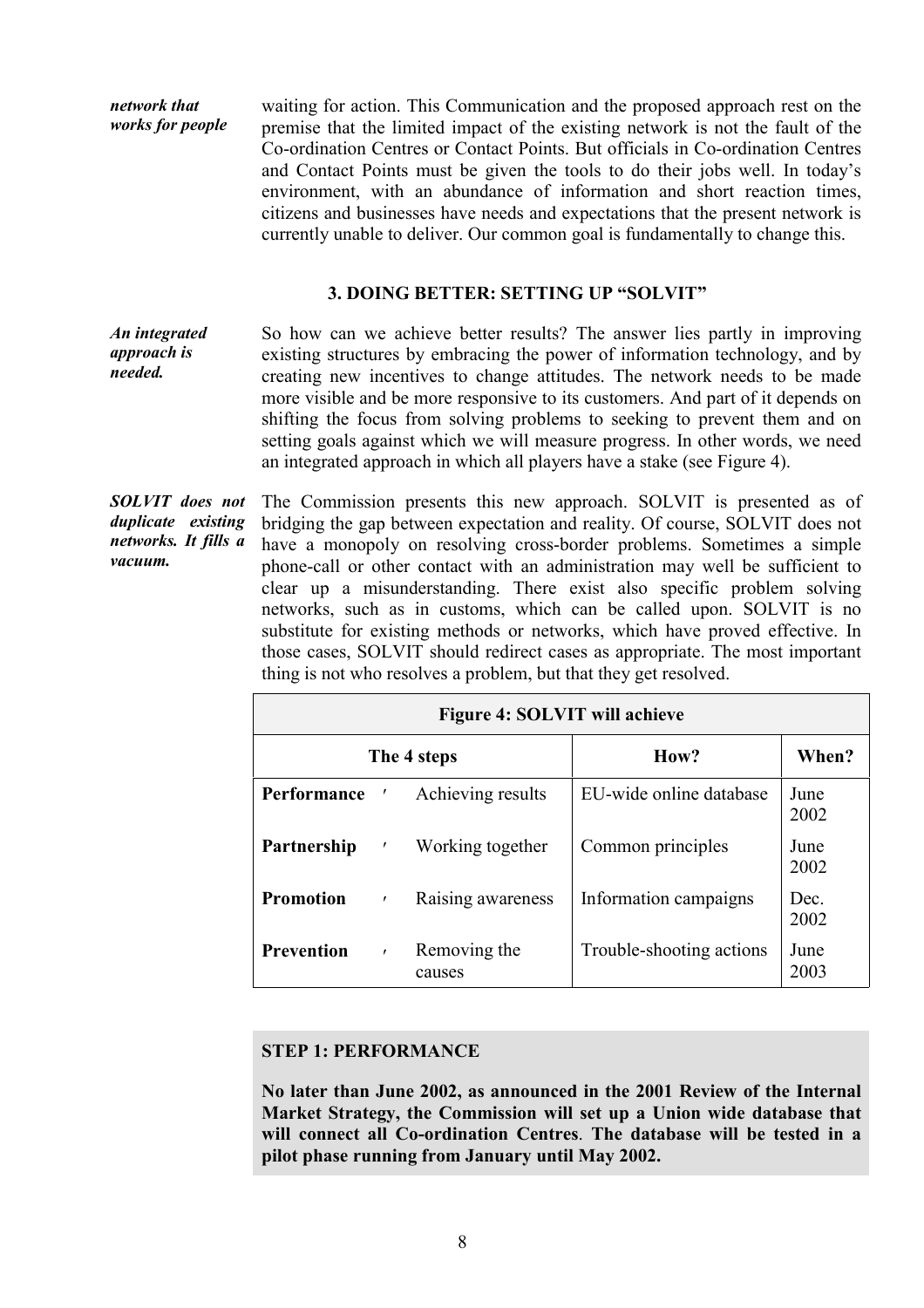*An online database to register and track cases …* In today's world, with fast moving information, a largely paper-based network is the equivalent of an unpaved road. It, therefore, makes a lot of sense to start by connecting Member States' Co-ordination Centres to a shared online database. Such an integrated network will considerably enhance transparency as well as ensuring more systematic handling of cases. Each national Coordination Centre will be able to enter the details of cases brought to its attention. Co-ordination Centres will log progress as it happens. The online network will have to be made secure and, where appropriate, confidentiality of information guaranteed.

*… with links to a directory of officials, automatic translation and online discussions.* Links will be created with existing Commission databases, such as its Administrative Co-operation Data Base, which contains the names and contact information of more than 4000 national officials with their specific field of responsibility. Co-ordination Centres will thus be able, at the touch of a button, to retrieve the name of the competent official within its own administration, and immediately send an e-mail with details. Furthermore, once there is a body of cases, Member States will be able to look at solutions found before in similar circumstances. The Commission also envisages automatic translation facilities as well as possibilities for other Member States (or the Commission) to become actively involved as an online mediator or advisor with regard to specific cases to which they are not party.

*Citizens and business can raise their concerns via the Internet.* Once the network is up and running, SOLVIT will be made accessible on the Internet. Citizens and businesses facing a problem with the application of Internal Market rules in another Member State could then fill in a form and send it electronically to their own national Co-ordination Centre for processing. The network will, of course, continue to be accessible off-line as well, although speed is clearly served by using the most rapid means of communication.

*Measuring results will motivate all to make the most of SOLVIT.* The online database will be able to generate real-time reports on the successes and failures in resolving problems, the average length of time taken, main problem areas etc. This is expected to generate a degree of peer pressure that should speed up contacts between Co-ordination Centres and spur Member States to solve problems more quickly.

Annex 2 gives an idea of the opportunities that are on offer.

#### **STEP 2: PARTNERSHIP**

**No later than June 2002, the Council should adopt a Resolution confirming that Member States' Co-ordination Centres will apply the principles for using SOLVIT, as set out in the Commission Recommendation. This Resolution should include a commitment to provide adequate human and budgetary resources at national level to deal with an increased volume of cases.**

*It is the Member States who hold the key to success.* The online network will only achieve its full potential if all Member States use it. Political commitment to make SOLVIT work is, therefore, crucial. It is expected, however, that there are sufficient incentives for Member States to play their full part. All Member States want their citizens and businesses to be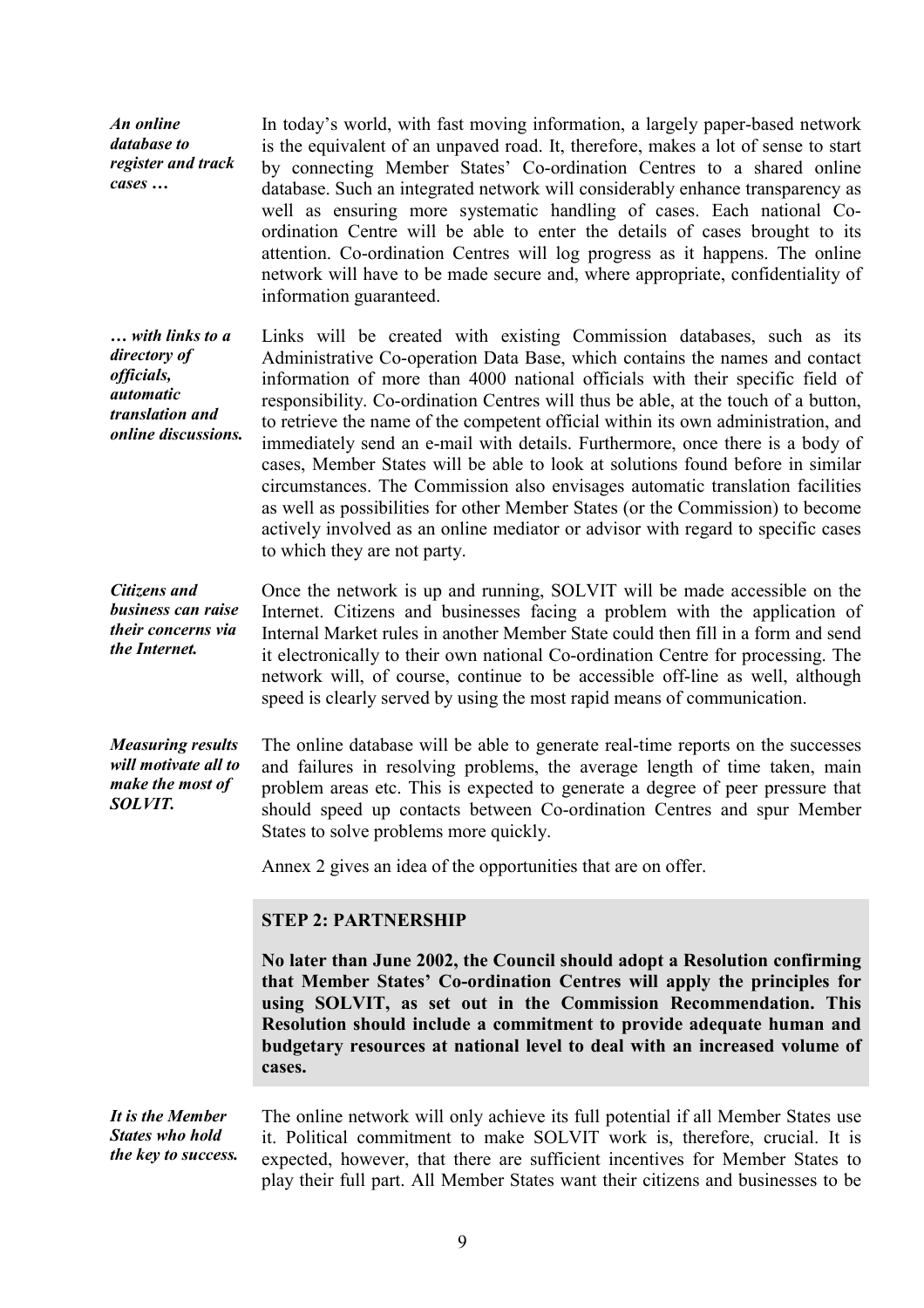successful in Europe, and are now being given a user-friendly tool to help them when they need it. Standing on the sidelines is not a good option, as problems would go unresolved and legal (infringement) action might follow. A lack of results will also show up in the statistics. In some Member States, there may be a need to devote more resources to this task. But the combined costs of problems that now go unresolved is many times higher than the costs of setting up structures to tackle them. The Commission trusts that Member States will recognise that they are being asked to make investments that will yield returns many times over for our citizens and businesses.

*Some common principles are needed to make it work.*

The purpose of Commission Recommendation is to get Member States to translate their political commitment into effective action (see Figure 5). This is necessary to ensure that the network will be responsive to the needs of citizens and businesses and to instil confidence in its use. Member States must be confident that efforts by their Co-ordination Centres are replicated in all others.

#### **Figure 5: SOLVIT in brief**

- $\overline{\phantom{a}}$ Only deals with cross-border cases
- $\overline{\phantom{a}}$ Excludes cases already in legal proceedings
- $\overline{\phantom{a}}$ Applicants are fully informed about the procedure and deadlines
- $\overline{\phantom{a}}$ beforehand
- $\overline{\phantom{a}}$ Lead Co-ordination Centre is responsible for resolving the problem
- $\overline{\phantom{a}}$ Home Co-ordination Centre validates the case and keeps applicant informed
- $\overline{\phantom{a}}$ Both Co-ordination Centres confirm by electronic handshake to make best effort to find a solution
	- Progress is tracked as it happens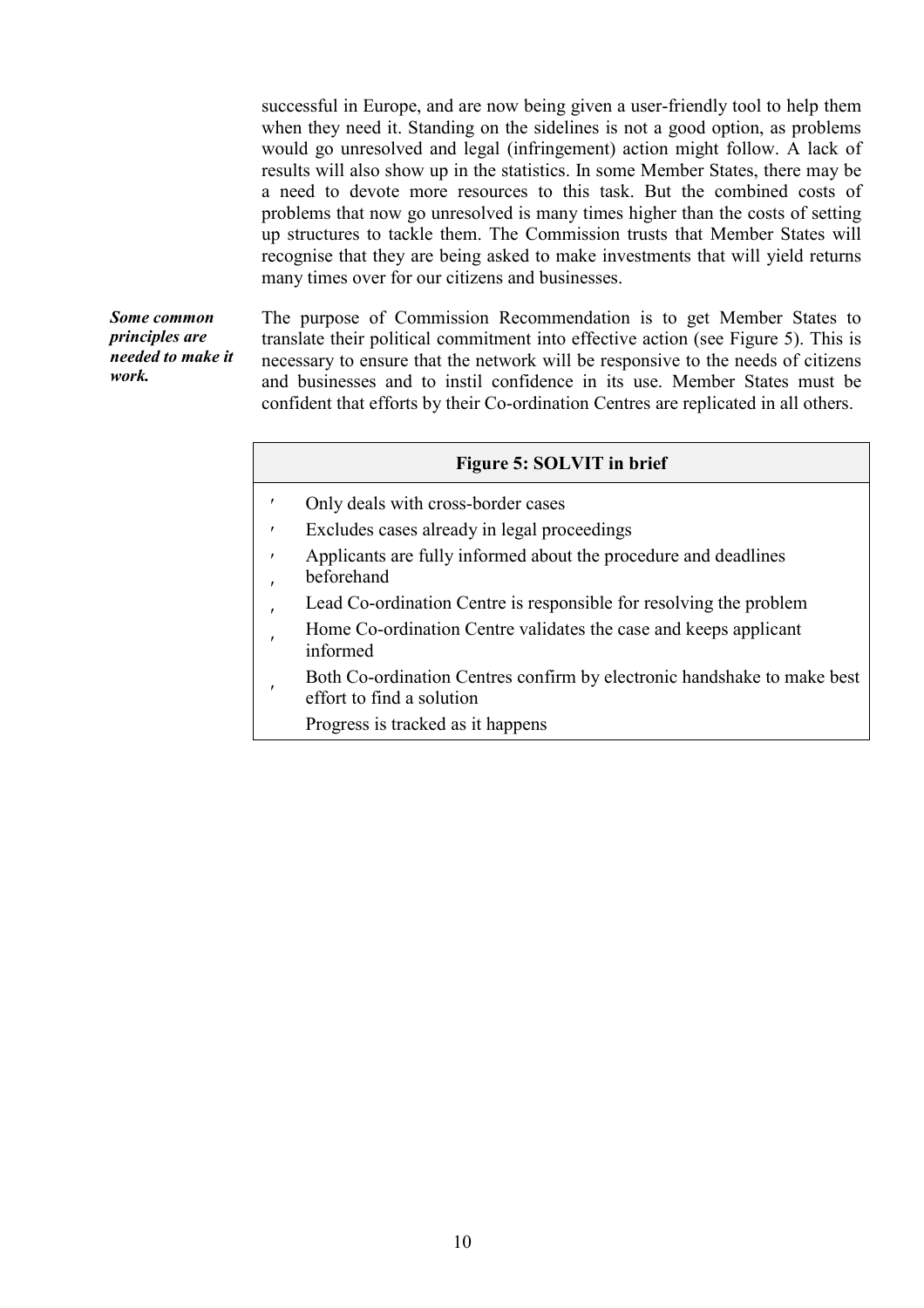*Only deal with cases which are not (yet) in legal proceedings.*

The Recommendation establishes a number of key principles on whose application the success of SOLVIT rests. First, it defines that the network should only deal with cases, which are not (yet) the subject of legal action at Community or national level. Applicants are always free to change their minds and pursue other avenues to get redress. But once a case is pursued through Court action, an informal approach is unlikely to be of any great help. Such cases should, therefore, be taken out of the network automatically.

*The applicant should be informed in advance about the procedure and its limits.*

Before a case is registered within SOLVIT, the applicant should be informed about the nature of the procedure and deadlines that apply. It is important that the applicant be made aware that other, more formal means of redress may also be available. In order not to forgo a right of appeal under national law, certain deadlines may, however, have to be respected. SOLVIT does not affect these deadlines. The applicant should also be reminded that as SOLVIT constitutes an alternative mechanism, any solution proposed, which shall be non-binding on the applicant, cannot be challenged in the context of this procedure. Nevertheless, if a problem goes unresolved, or if an applicant considers a solution proposed to be unacceptable, formal proceedings could still be initiated. If legal action is launched during the problem-solving phase, this will result in the case being removed from SOLVIT.

*The Member State where the problem occurs is responsible for resolving it.* Second, SOLVIT only deals with cross-border cases. It establishes the principle that it is the Co-ordination Centre in the Member State in which the problem occurs that takes the lead in resolving it (hence 'Lead' Co-ordination Centre). Cross-border does not mean that the applicant always has to be in one Member State and the problem in another. There may be cases where a citizen seeking to exercise a freedom already resides in the Member State where the problem occurs. For example, if a German woman living in Portugal decides to take up her former profession of architect and faces difficulties in getting her German professional qualifications recognised by the Portuguese authorities. Similarly, an importer in Ireland may complain that he is prevented from putting certain products of French-origin on the local market.

> For the purposes of SOLVIT, however, such cases should normally be registered by the Co-ordination Centre of the Member State with which the administrative link exists and which would become the 'Home' Co-ordination Centre. In the two examples, this would be the German and the French Coordination Centre. The Lead Co-ordination Centre should, however, signpost any such cases it receives from the public to the competent Home Co-ordination Centre. Once an Internet link has been created, no special effort should be required to follow the SOLVIT model. The purely "domestic" cases where a citizen or business complains about the application of Internal Market rules by its own Member State without any cross-border dimension fall outside SOLVIT.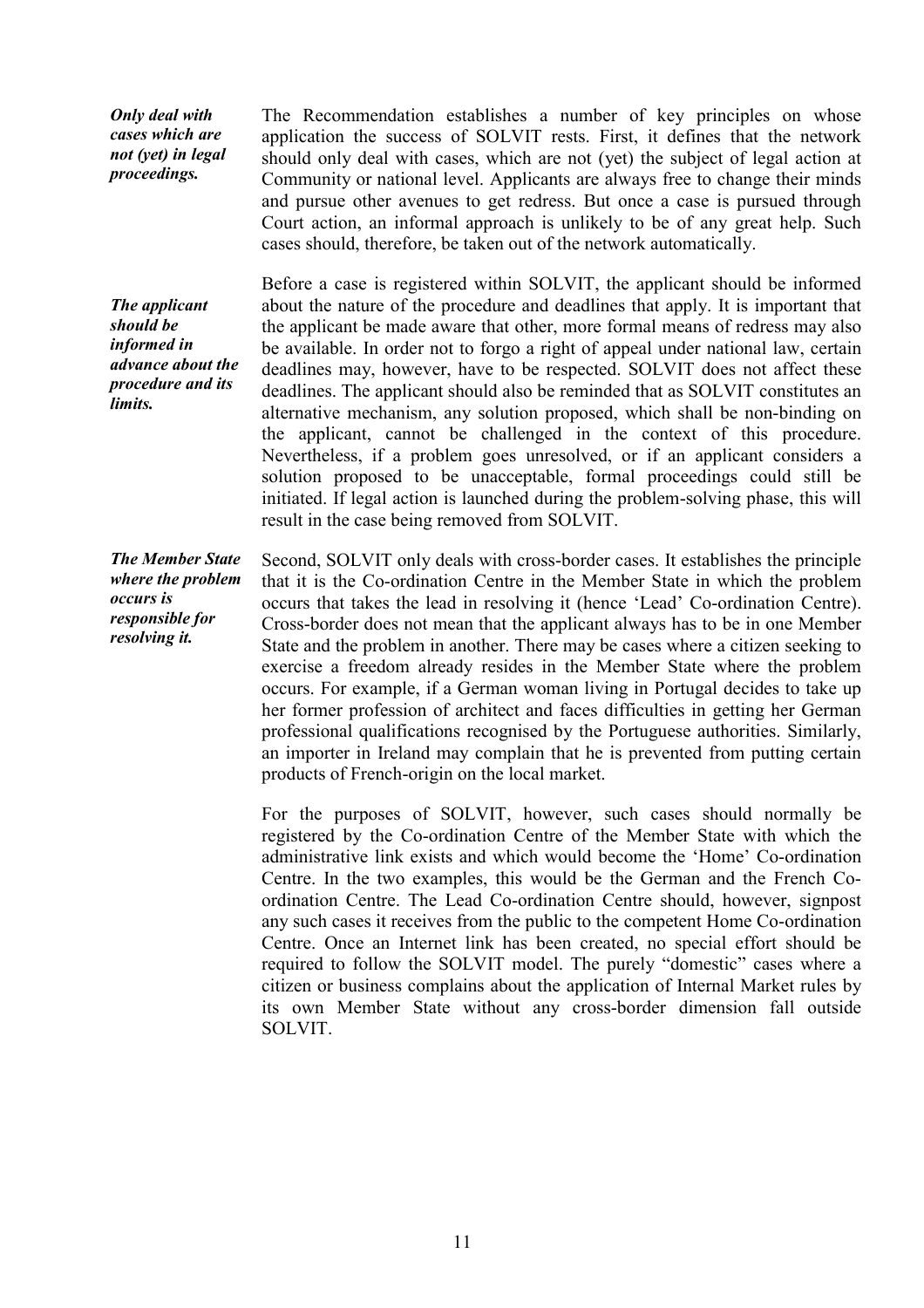*The Member State receiving a case performs a quality check.*

It is for the Member State Co-ordination Centre to whom the problem has been addressed (Home Co-ordination Centre) to verify its merits and to ensure that all relevant information is made available to the Lead Co-ordination Centre in order to enhance the chances of success. This quality control performed by the Home Co-ordination Centre is essential in order to ensure that only cases which are well founded and which lend themselves to a more informal approach are entered into the network. The Home Co-ordination Centre has in particular to assess whether a query cannot be better resolved by other support mechanisms, such as the EICs, or whether formal action would not be more appropriate. This could be the case whenever the problem concerns a legal barrier or in the case where urgent action is required in order to prevent irreparable harm.

*An electronic handshake commits Member States to seeking a solution …*

Once the Home Co-ordination Centre has verified that *prima facie* the problem is valid and that SOLVIT offers the best chance of success, it is important that the Lead Co-ordination Centre accepts its responsibility in seeking a solution. To this end, the online network provides for an electronic 'handshake' confirming that both parties agree to make their best endeavours. It is also envisaged that when the Lead Co-ordination Centre proposes a solution, the Home Co-ordination Centre must give evidence of its agreement by means of an electronic handshake. Obviously, any solution proposed, must respect Community law. The Commission reserves the right to take action whenever this may not be the case. When both Co-ordination Centres agree, the case is closed.

Not every case processed by SOLVIT may turn out to be solvable. It may well be that after having looked thoroughly into a case, the Lead Co-ordination Centre concludes that Community law has been correctly applied and that the case is, therefore, unfounded. This assessment should normally not take a Coordination Centre very long. While it may be disappointing if the system fails to resolve a case, at least there will be clarity as to the precise reasons for the disagreement. As SOLVIT's contribution to the process ends at that stage, such cases will be closed as "unresolved" with the reasons given. They can, of course, always be pursued through other, more formal means, if any of the interested parties so wish.

*… within ten weeks.* Last but not least, the Recommendation proposes a target of ten weeks for Coordination Centres to come up with a solution. This deadline can be extended once by another four weeks if the Lead Co-ordination Centre believes that a solution is within reach, but that it needs more time. To some public officials, ten to fourteen weeks may look overly ambitious, particularly if one takes into account the average time taken under the present network, i.e. often more than a year. By contrast, business and citizens' organisations often expect such problems to be resolved within days or perhaps a few weeks, not months. Ten weeks, therefore, seems a reasonable compromise. The Commission would be in favour of fixing an even shorter deadline once we have gained more experience with the network. A shorter deadline seems feasible as much time can undoubtedly be saved by using speedier means of communication than before and by the Member States' commitment to reinforce existing structures.

#### **STEP 3: PROMOTION**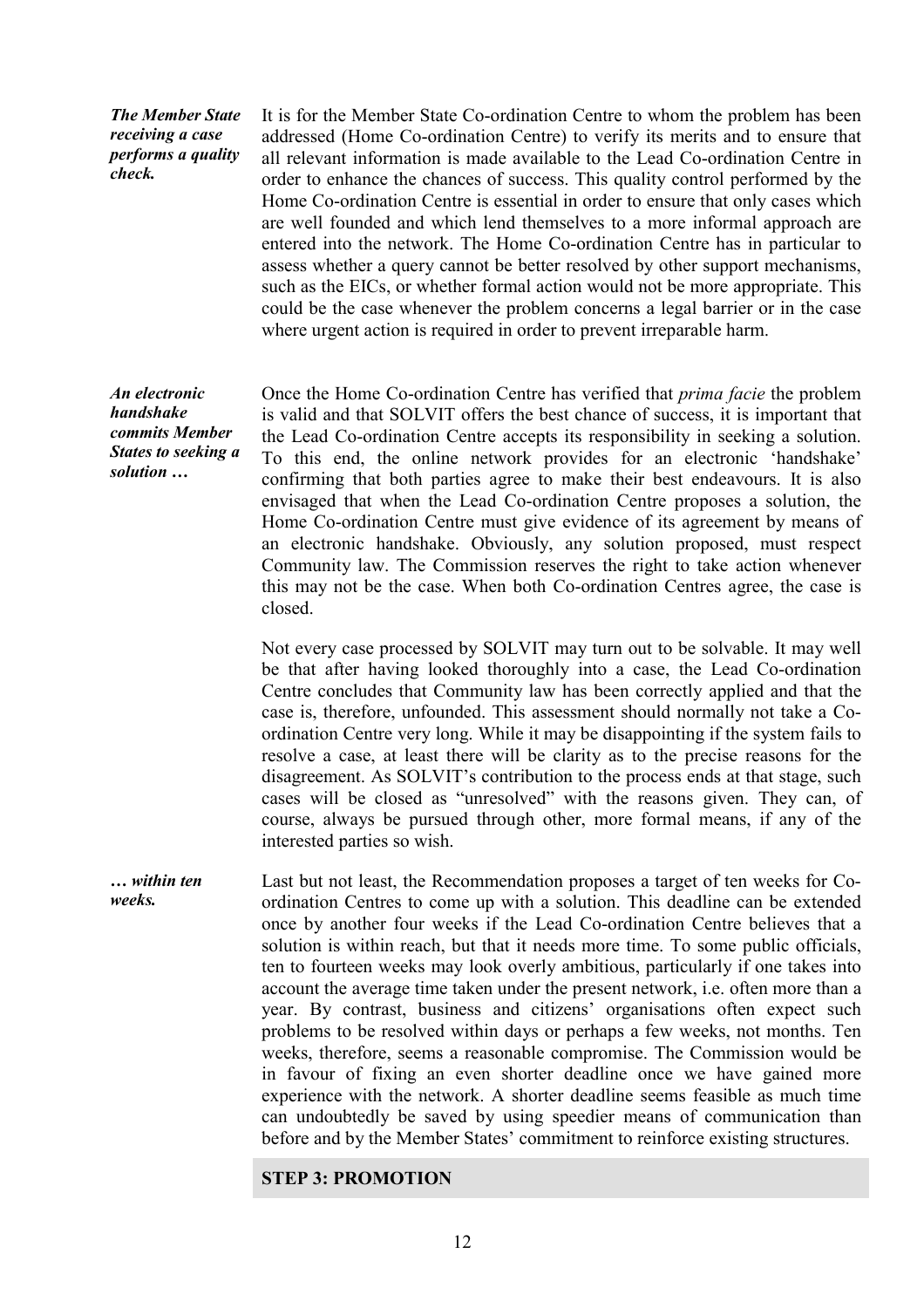**No later than December 2002, national information strategies need to be developed to raise awareness. The Commission is willing to complement national information campaigns by targeted actions, particularly aimed at European "intermediaries", in order to achieve maximum impact.**

*In many Member States, the network is among the best kept secrets.* The network of Co-ordination Centres and Contact Points is not sufficiently known to citizens and businesses. This is not surprising as only a handful of Member States have actively promoted it. The resulting lack of awareness can easily lead to a vicious circle. As only a few cases are brought to its attention, little investment is made to strengthen the network. Furthermore, existing resources are often diverted to other priorities. This slows the whole process of resolving cases down so much that the network fails to attract new cases. And so on. This vicious circle must be broken.

*Targeted campaigns will increase awareness.* Improving its effectiveness will undoubtedly contribute to the SOLVIT network building up its own momentum. Good results followed by word-of-mouth will lead to more people requesting its help. Much of the promotion would have to be done locally by Member States. The Commission could contribute by undertaking a targeted campaign directed at European and national citizens' and business organisations, which are often their first port of call. Several Member States have requested the Commission to consider this. As more cases are resolved, expectations will increase. Co-ordination Centres will be keen to meet these heightened expectations. A virtuous circle will begin.

*Signposting is critical.* Existing networks, such as the EICs, need to be encouraged to signpost cases which they cannot resolve themselves. Feedback suggests that they very rarely do so. This must change if the different problem solving networks are to be better integrated and made more effective. The Commission will make special efforts to ensure that networks signpost and properly direct individuals and businesses that are experiencing problems with Internal Market freedoms, to the place where they can obtain appropriate redress.

**STEP 4: PREVENTION**

**No later than by June 2003, on the basis of feedback from SOLVIT and the Interactive Policy Making initiative (IPM)16, the Commission – in close partnership with Member States– will identify the first areas which would benefit from remedial action. It is envisaged that every year up to two specific areas will be singled out for problem prevention actions.**

 $\overline{a}$ 

<sup>16</sup> See SEC(2001) 522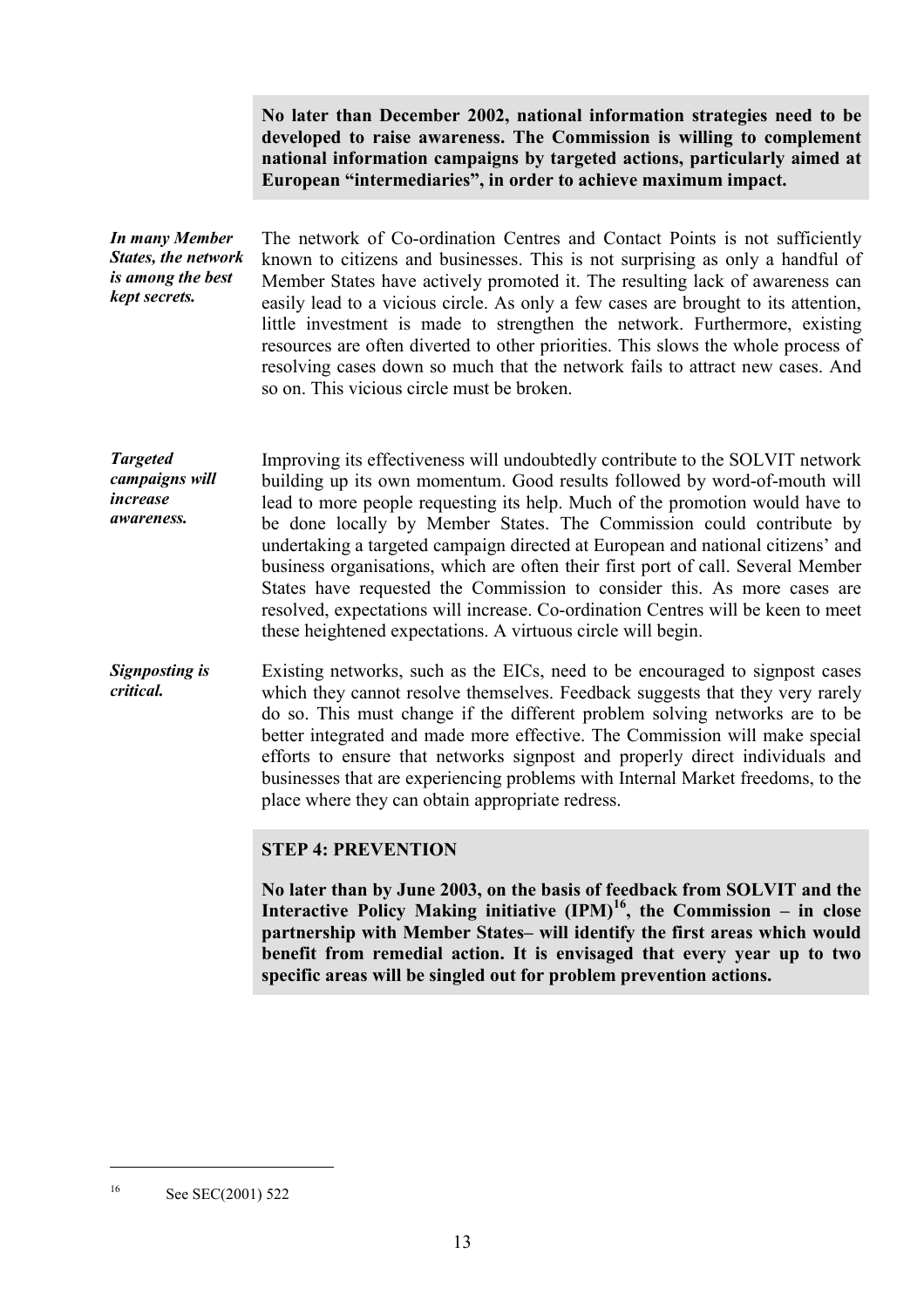*Prevention is better than cure.* Preventing problems is easier and cheaper than solving them. Our goal is thus not simply to resolve individual problems, but to remove their causes. Policy makers will be provided with a wealth of information about what works well and what does not in the Internal Market. Given the pace of change, it is extremely important for policy makers to look regularly in the rear view mirror and be ready to take action if policies fail to deliver the intended results or are not correctly applied on the ground. It may also be that national administrations have difficulties in applying Community legislation correctly because this legislation itself leads to different possible interpretations. In this case, the specific feedback could help to identify areas where an exercise under the SLIM initiative $17$  might be started.

*Actions to address underlying causes will be tailor made, …* Remedial activities will likely differ from one (sub-) sector to the other: onesize-fits-all solutions should be avoided. For example, if a pattern shows up in the area of car registrations at local government level, a specific programme can be drawn up that provides for a combination of e.g. a readers' manual, training courses and fresh administrative instructions. If problems occur in the field of mutual recognition for electronic devices, a seminar for Member States government officials or even short-term visits could be organised. As similar problems could arise in some Member States but not in all, it would make sense to aim the remedial action only at these Member States, instead of trying to cover the whole of the Union. The key is to take account of the specific requirements of each (sub-) sector and take a comprehensive approach to meeting those needs.

*…not wide ranging general programmes.* The Commission believes that such a demand-side approach is likely to be more effective than the supply-side approach that has been pursued so far, e.g. with the KAROLUS programme<sup>18</sup> and with a subsequent administrative co-operation pilot programme intended to support Member States' projects with an Internal Market dimension. While these initiatives were no doubt of some value to the participants and their administrations, resources were spread too thinly and the impact on the functioning of the Internal Market was too weak.

#### **4. PREPARING FOR ENLARGEMENT**

*It will be even more crucial to have a tested network at the time of Enlargement.*

 $\overline{a}$ 

In an enlarged Union, the possibilities for the misapplication of Community law will increase. This is not simply because the addition of more Member States will automatically lead to more cross-border transactions. It is also because the new Member States will have to face a steep learning curve when applying Community law in practice, and will undoubtedly make mistakes along the way as they develop their administrative structures. It is, therefore, all the more important that they take a full part – and become partners – in SOLVIT from day one after accession.

The Candidate Countries have already been closely associated with discussions about problem solving in the Internal Market Advisory Committee. They have

<sup>&</sup>lt;sup>17</sup> See COM(2000) 104 of 28.2.2000<br><sup>18</sup> See Council Decision 92/481, OJ L 286, 1.10.1992, p. 65, as amended by Decision 98/889 of the European Parliament and the Council, OJ L 126, 28.4.1998, p. 6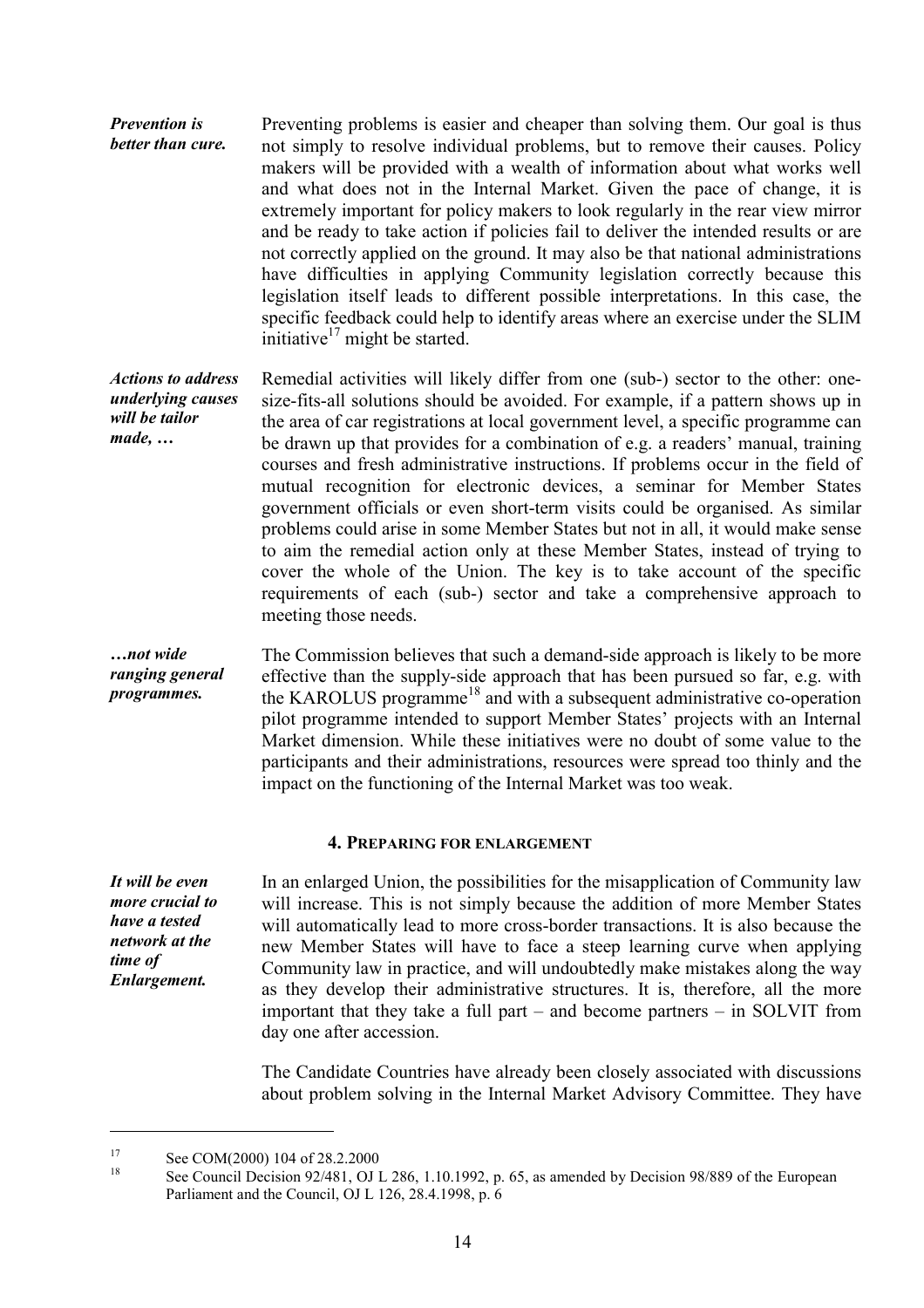been encouraged to set up Co-ordination Centres and Contact Points for business and citizens with a view to laying the foundations of a network, which can be linked with the EU network when they join. As the first accessions are expected to take place in 2004, it is necessary to accelerate this process so that the problem-solving infrastructure is ready well before accession and that there is time to test it out. The Commission, therefore, calls on the Candidate Countries to complete their network of Contact Points by January 2002 and to establish fully operating Co-ordination Centres no later than by June 2002.

*Candidate Countries should start to co-operate now.* In the intermediate phase between Candidate Countries setting up the problem solving network and the application of Community law as a result of accession, the Commission suggests that the Candidate Countries establish close links between themselves with a view to addressing problems that can arise bilaterally. Candidate Countries should also be able to raise particular issues relating to the forthcoming implementation of Community law, particularly through a dialogue option. They should also be closely associated with meetings devoted to the SOLVIT network, in order to build up expertise. The Commission will assist the Candidate Countries as they establish a problemsolving infrastructure through the framework of pre-accession technical assistance. This could involve twinning, or other projects, whereby Member States' officials are detached for short periods to help the process.

#### **5. CONCLUSION**

*Confidence is the name of the game …* The Internal Market stands or falls on confidence. Europe's citizens and businesses must have confidence that the legal framework on which the Internal Market rests is of high quality and is effectively implemented and enforced by Member States. They must also have easy access to information, which enables them to exercise the rights to which they are entitled. And if they seize the opportunities, and something goes wrong, there must be effective and speedy ways to correct the situation. Every time a problem goes unresolved, someone loses faith in the Internal Market and the European Union. And we all lose out as a result.

*… making the Union more tangible for our citizens and businesses.* The present problem-solving network is not sufficiently effective. It resolves too few problems too slowly. It is time to put it onto a stronger footing. SOLVIT proposes a number of changes, which will make problem solving within the Internal Market more effective. By working in partnership through SOLVIT, the Community Institutions and the Member States can make an important contribution to making the Union more operational and practical for our citizens and businesses.

15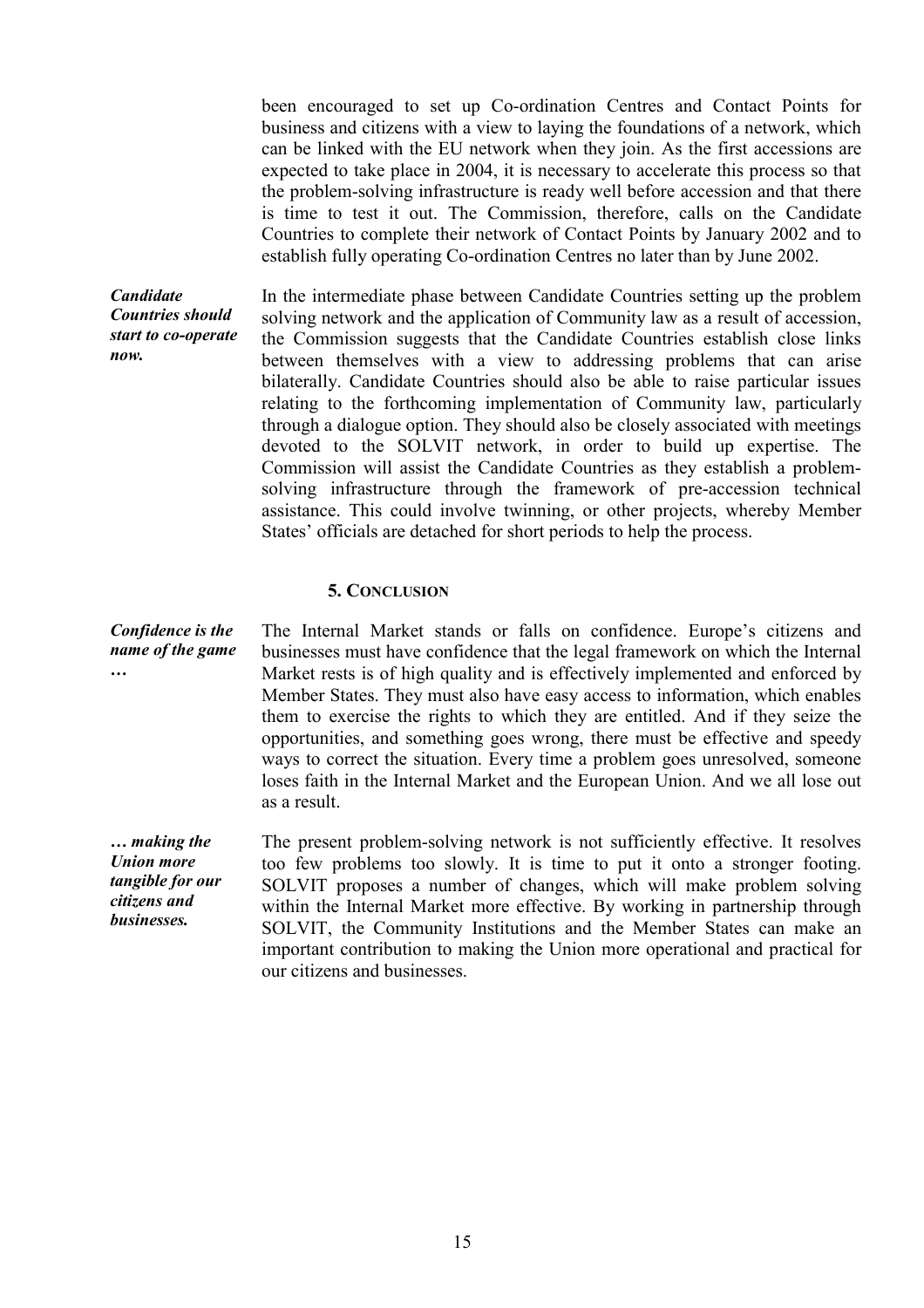#### **The Commission calls on:**

- The European Parliament, the Council, the Economic and Social Committee and the Committee of the Regions to confirm their political intention to strengthen the means of resolving problems within the Internal Market by endorsing the overall approach set out in this Communication;
- The Council and the European Parliament to endorse the Commission Recommendation, which sets out principles for the use of the SOLVIT network;
- The Council to adopt a Resolution confirming its political commitment to implement these principles together with a pledge by each Member State to provide adequate human and budgetary resources for this initiative;
- The Member States to undertake the necessary promotional activities to bring the SOLVIT network to the attention of all potential beneficiaries, i.e. citizens or businesses.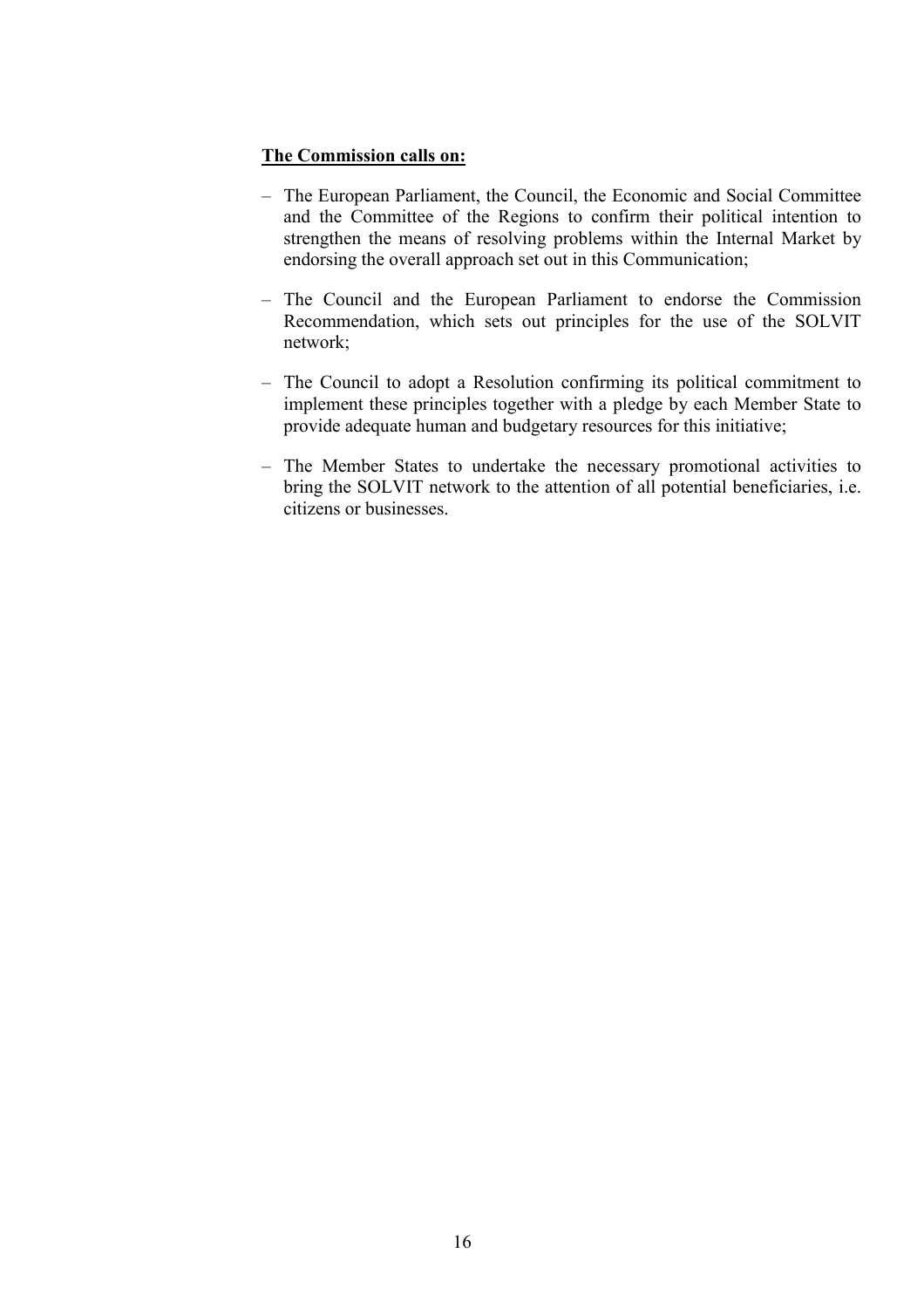## **ANNEX 1 Addresses of mechanisms to provide information to citizens and businesses**

# **Information and advice**

# **Citizens and Business Dialogue**

http://europa.eu.int/comm/internal\_market/en/update/citizen/ and

# http://citizens.eu.int/

## **Euro Info Centres**

http://europa.eu.int/comm/enterprise/networks/eic/eic.html

# **Euroguichets**

http://europa.eu.int/comm/consumers/policy/euroguichets/index\_en.html

# **Europe Direct Telephone Service**

http://europa.eu.int/europedirect/en/about\_en.html and http://europa.eu.int/europedirect/index.html

# **Alternative Dispute Resolution**

## **FIN-NET**

http://europa.eu.int/comm/interanl\_market/en/finances/consumer/adr

## **European Extra-Judicial Network**

http://europa.eu.int/comm/consumers/policy/developments/acce\_just/acce\_just07\_workdoc\_en.p df

# **Online ADR**

http://econfidence.jrc.it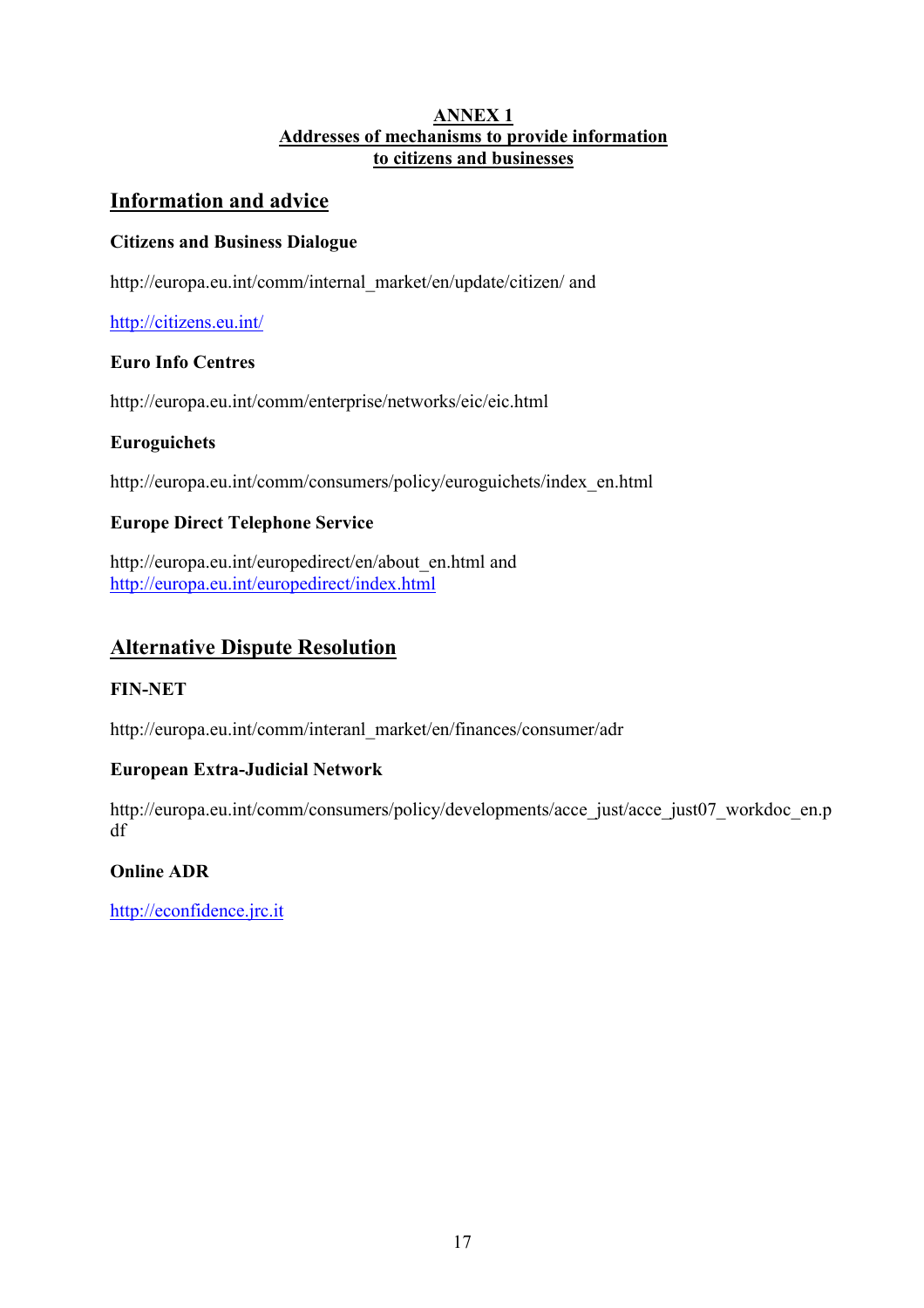## **FINANCIAL STATEMENT**

## **1. TITLE OF ACTION : COMMUNICATION ON EFFECTIVE PROBLEM SOLVING IN THE INTERNAL MARKET (SOLVIT)**

- **2. BUDGET LINE(S) + HEADING(S) : DIFFERENT OPERATIONAL BUDGET LINES – OVERALL FIGURES**
- **2.1. Total allocation for action (Part B): € million for commitment: 1.235**
- **2.2. Period of application: 2001-2003.** The action will be revised in 2003

#### **2.3. Overall multi-annual estimate on expenditure:**

a) Schedule of commitment appropriations/payment appropriations (financial intervention) *(see point 6.1.1)*

|                            |       |       |       |       |      | $\sigma$ minion (to $\sigma$ ) a accurate place |
|----------------------------|-------|-------|-------|-------|------|-------------------------------------------------|
|                            | 2001  | 2002  | 2003  | 2004  | 2005 | Total                                           |
| <b>DG ADMIN</b><br>B5-7210 |       |       |       |       |      |                                                 |
| Commitments                | 0.080 | 0.188 | 0.088 |       |      | 0.356                                           |
| Payments                   | 0.070 | 0.178 | 0.078 | 0.030 |      | 0.356                                           |
| <b>DG MARKT</b><br>B5-3001 | 2001  | 2002  | 2003  | 2004  | 2005 | Total                                           |
| Commitments                |       | 0.311 | 0.568 |       |      | 0.879                                           |
| Payments                   |       | 0.231 | 0.548 | 0.100 |      | 0.879                                           |

€ million (*to 3rd decimal place)*

b) Technical and administrative assistance and support expenditure (see point 6.1.2)

| Commitments<br>A0-7002<br>A0-7040 | 2001 | 2002<br>0.020 | 2003<br>0.015  | 2004  | 2005 | Total<br>0.015<br>0.020 |
|-----------------------------------|------|---------------|----------------|-------|------|-------------------------|
| Payments<br>A0-7002<br>A0-7040    |      | 0.015         | 0.010<br>0.005 | 0.005 |      | 0.015<br>0.020          |

| Subtotal a+b       | 2001  | 2002  | 2003  | 2004  | Total |
|--------------------|-------|-------|-------|-------|-------|
| <b>Commitments</b> | 0.080 | 0.519 | 0.671 |       | 1.270 |
| Payments           | 0.070 | 0.424 | 0.641 | 0.135 | 1.270 |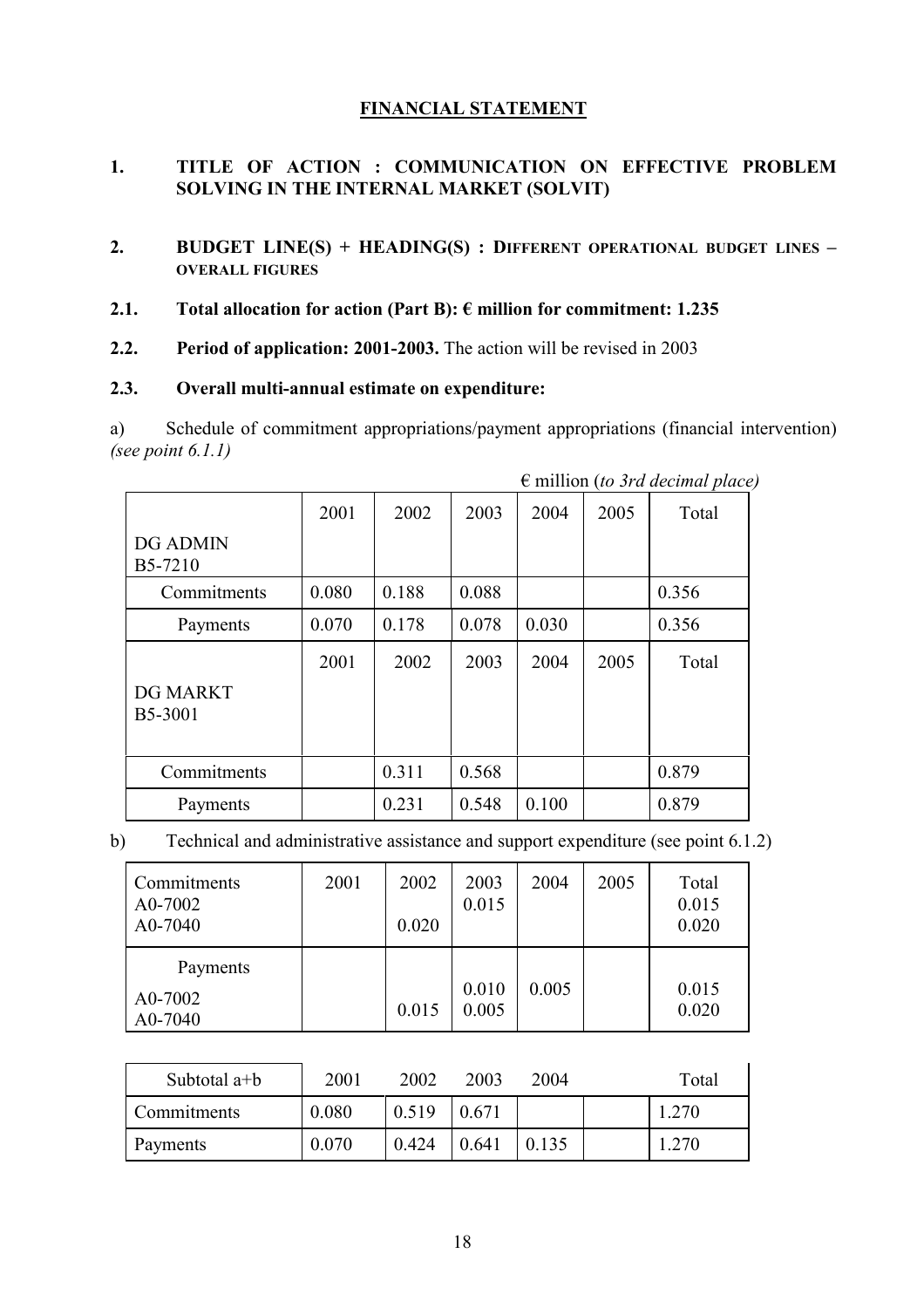| $\circ$ ) |                               |  |  |  | Overall financial impact of human resources and other administrative expenditure |  |
|-----------|-------------------------------|--|--|--|----------------------------------------------------------------------------------|--|
|           | (see points $7.2$ and $7.3$ ) |  |  |  |                                                                                  |  |

| Commitments/<br>payments | 2001  | 2002<br>0.352 | 2003<br>0.323 | 2004 | Total<br>0.675 |
|--------------------------|-------|---------------|---------------|------|----------------|
|                          |       |               |               |      |                |
| TOTAL a+b+c              | 2001  | 2002          | 2003          | 2004 | Total          |
| Commitments              | 0.080 | 0.871         | 0.994         |      | 1.945          |

Payments 0.070 0.776 0.964 0.135 1.945

#### **2.4. Compatibility with the financial programming and the financial perspective**

- **X** Proposal compatible with the existing financial programming
- $\Box$  This proposal will entail reprogramming of the relevant heading in the financial perspective
- $\Box$  This may entail application of the provisions of the Interinstitutional Agreement.

## **2.5. Financial impact on revenue:**

**X** No financial implications (involves technical aspects regarding implementation of a measure)

#### OR

 $\Box$  Financial impact – the effect on revenue is as follows:

# N.A.

## **3. BUDGET CHARACTERISTICS**

| Type of expenditure |       | <b>New</b> | <b>EFTA</b><br>participation | <b>Participation</b><br>applicant<br>countries | Heading<br>Financial<br><b>Perspective</b> |
|---------------------|-------|------------|------------------------------|------------------------------------------------|--------------------------------------------|
| Non-comp            | Diff/ | NO         | NO                           | NO                                             |                                            |

## **4. LEGAL BASIS**

Article 95 EC Treaty

## **5. DESCRIPTION AND GROUNDS**

#### **5.1. Need for Community intervention**

5.1.1. Objectives pursued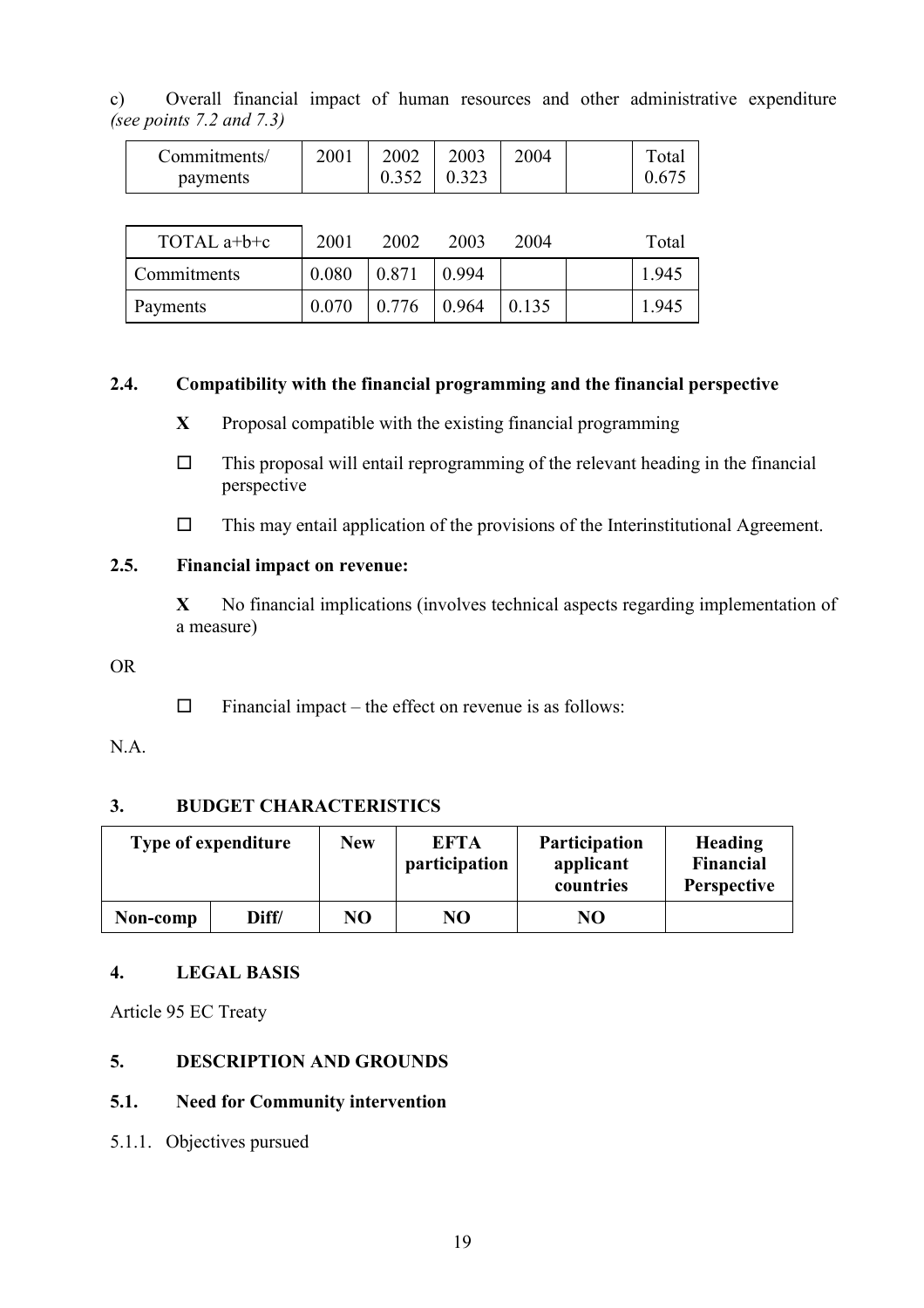Under the Single Market Action Plan of 1997 Member States set up Contact Points for business, Contact Points for citizens and national Co-ordination Centres. The Co-ordination Centres act as channels of communication between Member States in order to find swift and pragmatic solutions to problems which citizens and businesses encounter in exercising their rights under the Internal Market rules.

The purpose of the Communication is to improve the existing network between national administrations by an integrated approach, which is called "SOLVIT". An online inter-active database should be set up by June 2002. This new database will give Member States a working tool which is user-friendly, uses modern technology, enhances transparency and will create some peer pressure to speed up the problem resolution.

A Commission Recommendation will give some clear guidance to the Co-ordination Centres when they are handling cases within the network. These principles will complement the online database and will give Member States the instruments to develop the full potential of the network.

Once the new network is up and running, it should be more widely advertised. In addition to national campaigns, the Commission might think of some support in this respect. Finally, remedial action should target those areas where most cases happen. The objective should be to remove their underlying causes in order to prevent problems from re-occurring.

Measurable objectives pursued by the Communication are:

a) to improve the success rate, that is to resolve problems within short deadlines  $(10 - 14)$ weeks);

- b) to increase the amount of cases the network is dealing with.
- *5.1.2. Measures taken in connection with* ex ante *evaluation*

The Commission, together with the Member States, assessed the functioning of the existing network and concluded that the current network had to be improved.

Main weaknesses identified were:

- slowness on the part of other Member States to respond to inquiries;
- lack of knowledge on whom to contact in the other Member State;
- time-consuming and costly translation of documents;
- lack of awareness amongst citizens and businesses;
- limited resources devoted to problem solving.

The measures indicated in the Communication will address these weaknesses.

#### *5.1.3. Measures taken following* ex post *evaluation*

Not applicable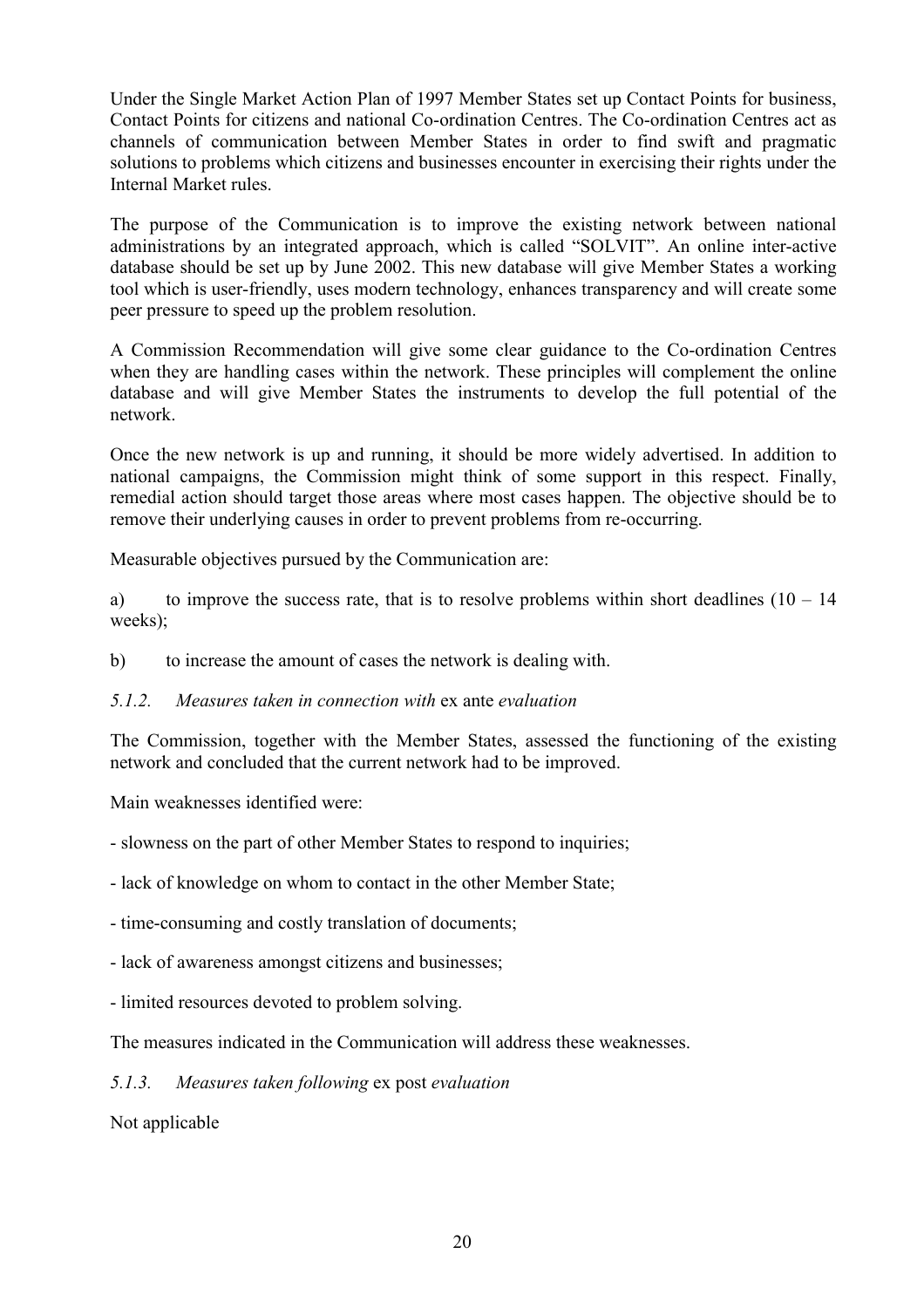## **5.2. Actions envisaged and arrangements for budget intervention**

The ultimate aim of the Communication is to simplify the life of Europe's citizens and businesses by finding swift and informal solutions to their problems. All persons and companies engaging in cross-border activities are potential beneficiaries of the Communication, as a result both of the better functioning of the problem solving network between national administrations and of the actions designed to prevent problems from re-occurring.

The Communication aims to put in place some elements enabling these general objectives to be attained. These elements are:

- establishment of a database together with a limited-access telecommunications system to allow efficient communication within the network and provide access to information needed for the performance of its functions;
- establishment of principles for handling cases within the network;
- meetings of members of Co-ordination Centres providing them with training on the database and a forum for discussion of questions related to the functioning of the network;
- developing of national information strategies to raise the target population's awareness about the network complemented by promotion activities at European level;
- specific prevention actions targeted to a or some Member State(s) consisting of training seminars, short term visits, guidelines, etc.;
- establishment of criteria measuring the performance by the Co-ordination Centres.

## **5.3. Methods of implementation**

**Action 1**: Creation and maintenance of a database, equipped with a secure access system, and regular training sessions for Member States Co-ordination Centres, providing them with the necessary tool to resolve problems.

*Resource requirements*: 0.080 million  $\epsilon$  on the 2001 budget, 0.188 million  $\epsilon$  on the 2002 budget, 0.088 million  $\epsilon$  on the 2003 budget.

**Action 2**: Preparation of information material, guidelines and other documents.

*Resource requirements*: 0.036 million  $\epsilon$  on the 2002 budget and 0.1 million  $\epsilon$  on the 2003 budget.

**Action 3**: Preparation of a conference of half-day thereby raising the awareness at the European level about the existing of the SOLVIT network.

*Resource requirements*: 0.02 million  $\epsilon$  on the 2002 budget.

**Action 4**: Creation, construction and maintenance of a Website dedicated to the SOLVIT network, to be installed on the Commission's site.

*Resource requirements*: 0.125 million  $\epsilon$  on the 2002 budget.

**Action 5**: Subventions to Member States allowing them to organise awareness raising events.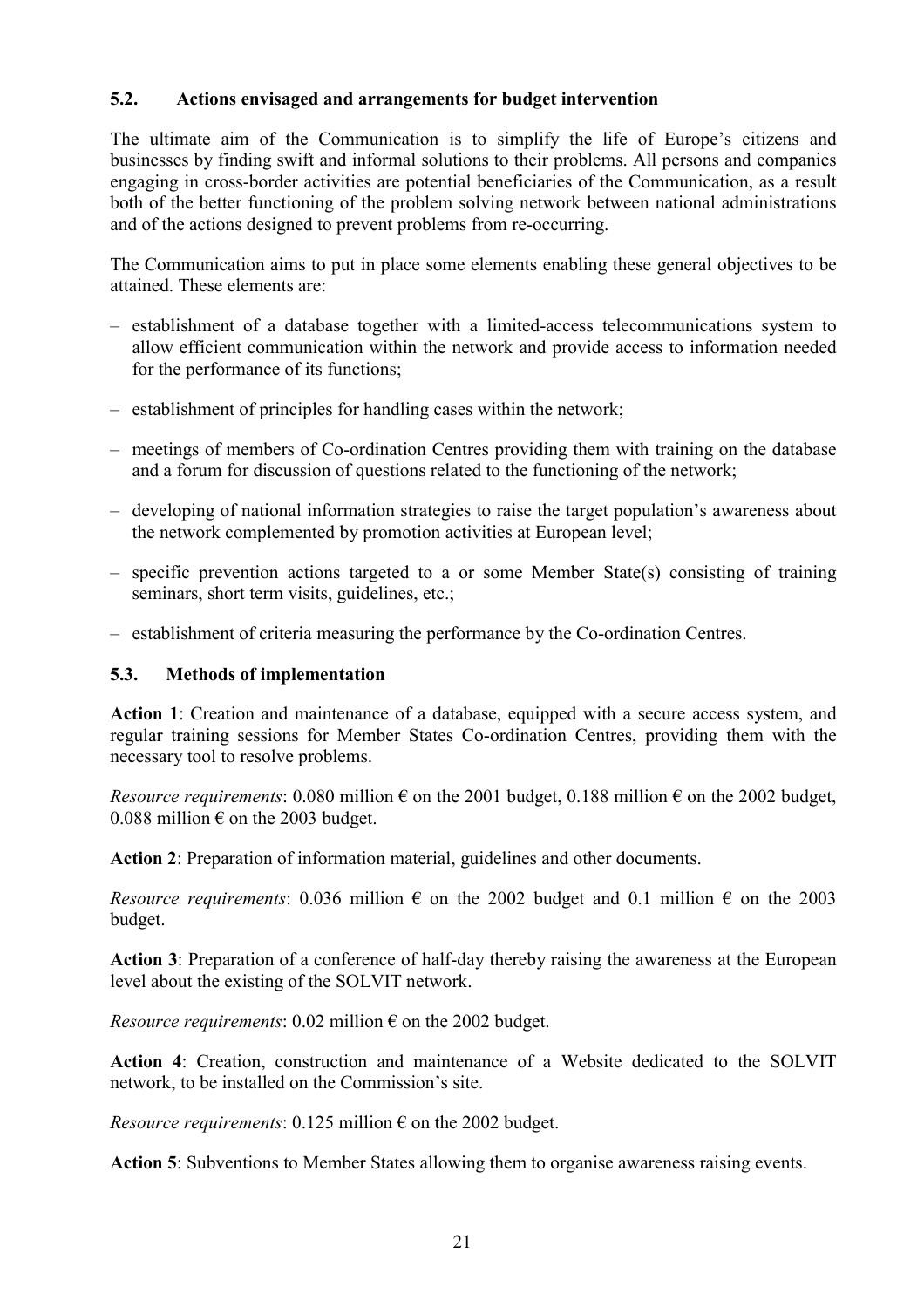*Resource requirements*: 0.15 million  $\epsilon$  on the 2002 budget.

**Action 6**: Organisation of training seminars and short term visits for Member States administrations.

*Resource requirements*: 0.468 million  $\epsilon$  on the 2003 budget.

A new auxiliary post (B category) will be needed in order to co-ordinate and manage on a daily basis Actions 3, 5 and 6.

**Action 7**: Technical assistance for establishing guidelines or other documents.

*Resource requirements:* 0.015 million  $\epsilon$  on the 2003 budget.

**Action 8**: Visit of capitals for follow-up of the application by Member States.

*Resource requirements*: 0.091 million  $\epsilon$  on the 2002 budget.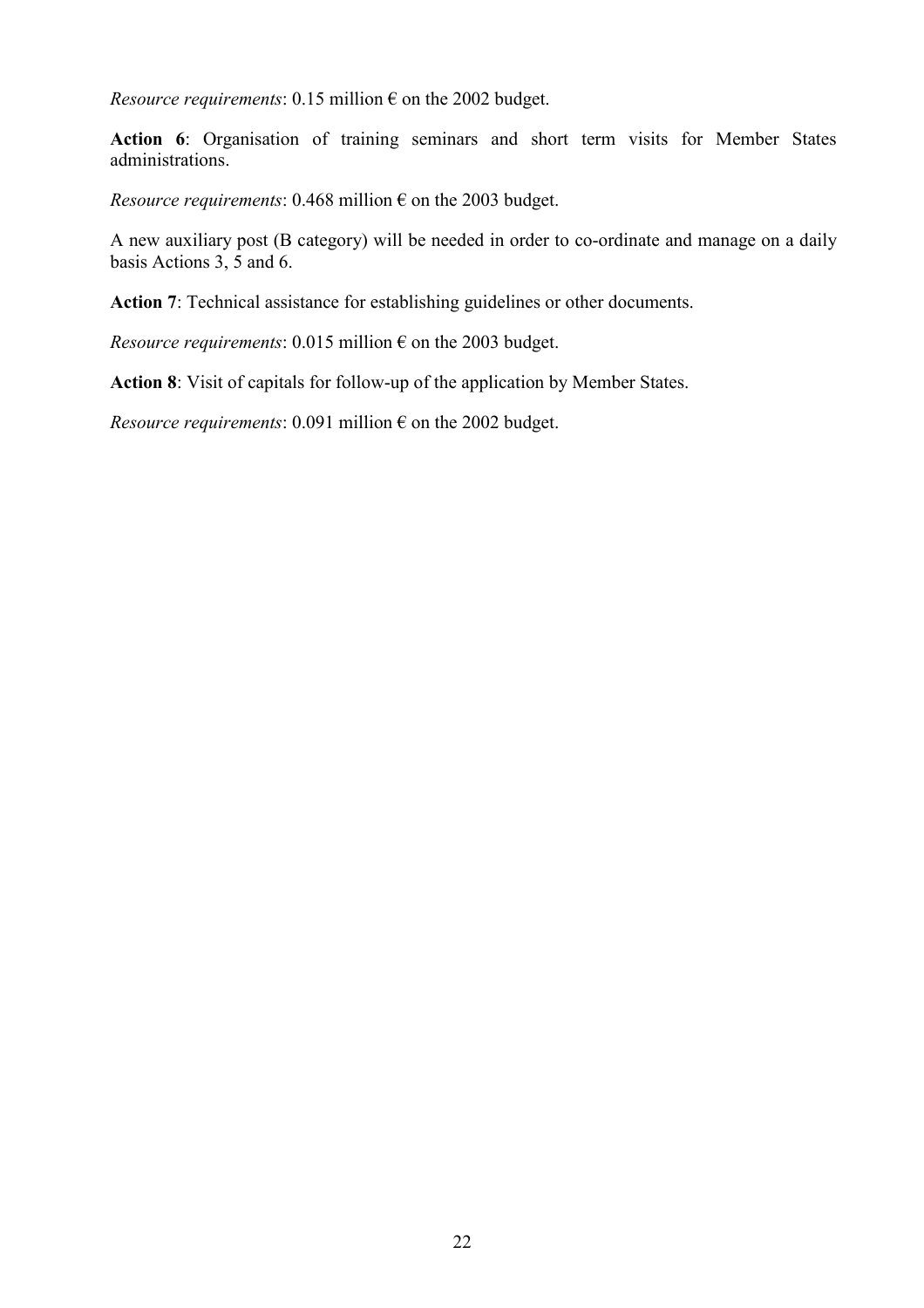#### FINANCIAL IMPACT

# **6.1. Total financial impact on Part B - (over the entire programming period)**

| Commitments in $\epsilon$ million (to the 3rd decimal place) |       |       |       |      |      |       |  |  |  |
|--------------------------------------------------------------|-------|-------|-------|------|------|-------|--|--|--|
|                                                              | 2001  | 2002  | 2003  | 2004 | 2005 | Total |  |  |  |
| Breakdown                                                    |       |       |       |      |      |       |  |  |  |
| <b>DG ADMIN</b>                                              |       |       |       |      |      |       |  |  |  |
| B5-7210 Database and                                         | 0.080 | 0.188 | 0.088 |      |      | 0.356 |  |  |  |
| training                                                     |       |       |       |      |      |       |  |  |  |
| DG MARKT                                                     |       |       |       |      |      |       |  |  |  |
| B5-3001 Publication,                                         |       | 0.311 | 0.568 |      |      | 0.879 |  |  |  |
| website, subvention,                                         |       |       |       |      |      |       |  |  |  |
| training, seminar                                            |       |       |       |      |      |       |  |  |  |
| <b>TOTAL</b>                                                 | 0.080 | 0.499 | 0.656 |      |      | 1.235 |  |  |  |

# *6.1.1. Financial intervention*

# *6.1.2. Technical and administrative assistance, support expenditure and IT expenditure ( Commitment appropriations)*

|                                                                                       | 2001  | 2002  | 2003 | 2004 | 2005 | Total |
|---------------------------------------------------------------------------------------|-------|-------|------|------|------|-------|
| Technical and administrative<br>assistance                                            |       |       |      |      |      |       |
| a) Technical assistance<br>offices                                                    | N.A.  |       |      |      |      |       |
| Other technical<br>b)<br>and<br>administrative assistance:<br>- extra muros :         |       | 0.015 |      |      |      | 0.015 |
| of which for construction<br>and maintenance of<br>computerised management<br>systems | 0.040 |       |      |      |      | 0.040 |
| <b>TOTAL</b>                                                                          | 0.040 | 0.015 |      |      |      | 0.055 |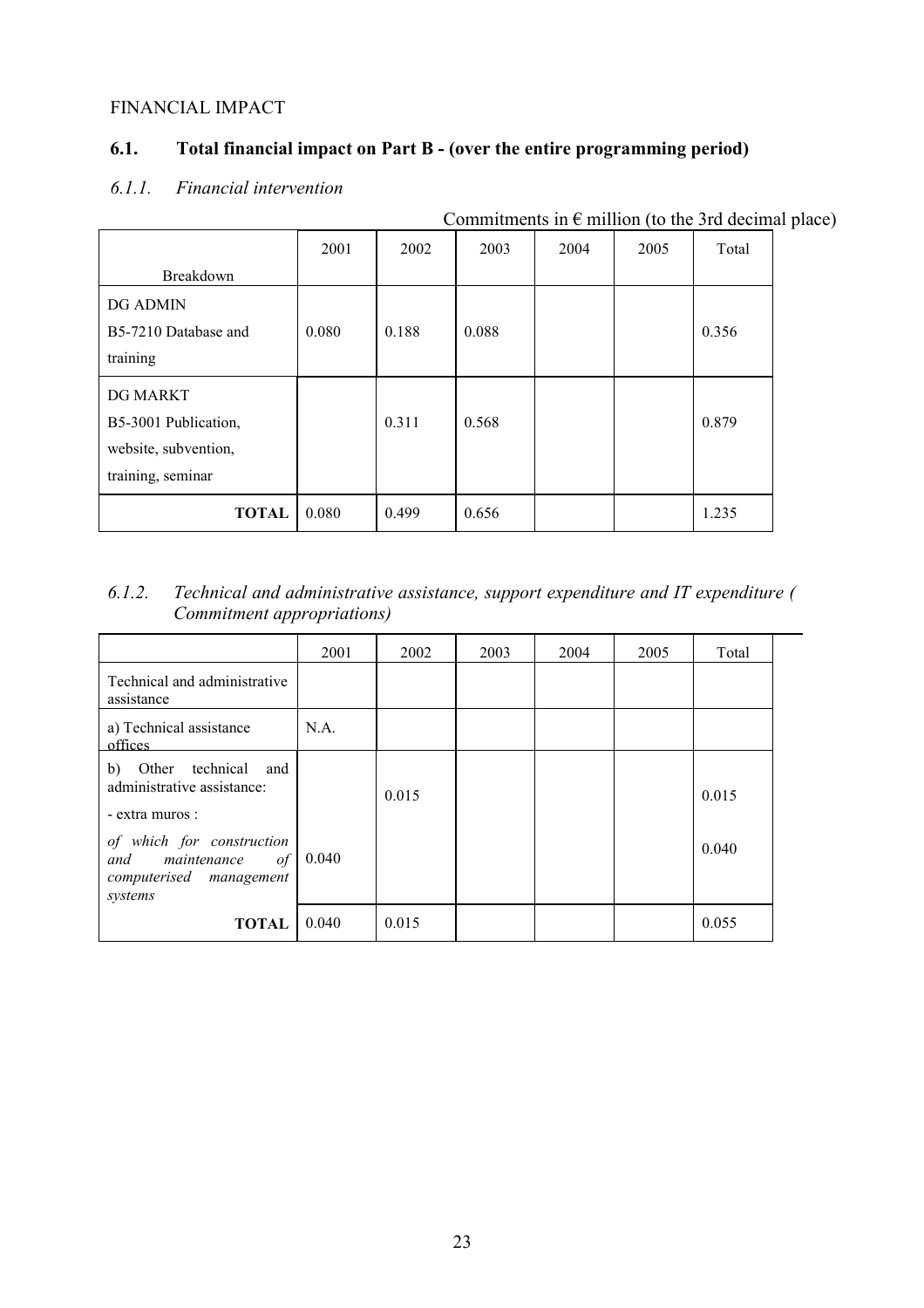# **6.2. Calculation of costs by measure envisaged in Part B (over the entire programming period)**

| Breakdown                                                                     | Type<br>of outputs<br>(projects, files)      | Number of<br>outputs<br>(total for years<br>1n) | Average unit<br>cost                      | Total cost<br>(total for years)<br>1n)    |
|-------------------------------------------------------------------------------|----------------------------------------------|-------------------------------------------------|-------------------------------------------|-------------------------------------------|
|                                                                               | 1                                            | $\overline{2}$                                  | 3                                         | $4=(2X3)$                                 |
|                                                                               |                                              |                                                 |                                           |                                           |
| B5-7210<br>Action 1<br>- database<br>- training<br>B5-3001                    | Project<br>Project                           | $\overline{2}$<br>$\overline{2}$                | 0.090<br>0.088                            | 0.180<br>0.176                            |
| Action 2<br>- publication<br>- guidelines<br>Action 4<br>Action 5<br>Action 6 | File<br>File<br>Project<br>Files<br>Projects | 1<br>1<br>1<br>1<br>$\mathbf{1}$                | 0.036<br>0.100<br>0.125<br>0.150<br>0.468 | 0.036<br>0.100<br>0.125<br>0.150<br>0.468 |
| TOTAL COST                                                                    |                                              |                                                 |                                           | 1.235                                     |

Commitments in  $\epsilon$  million (to the 3rd decimal place)

# **7. IMPACT ON STAFF AND ADMINISTRATIVE EXPENDITURE**

# **7.1. Impact on human resources**

| Types of post                                   |                         | Staff to be assigned to management of the<br>action using existing and/or additional<br>resources |                              | Total | Description of tasks deriving from<br>the action |
|-------------------------------------------------|-------------------------|---------------------------------------------------------------------------------------------------|------------------------------|-------|--------------------------------------------------|
|                                                 |                         | Number of<br>permanent posts                                                                      | Number of<br>temporary posts |       |                                                  |
| Permanent<br>officials<br>or<br>Temporary staff | A<br>B<br>$\mathcal{C}$ | 1.5                                                                                               |                              | 1.5   |                                                  |
| Other human resources<br>(Auxiliary)            |                         |                                                                                                   |                              |       | Actions 3, 5 and 6                               |
| Total                                           |                         | 2.5                                                                                               |                              | 3.5   |                                                  |